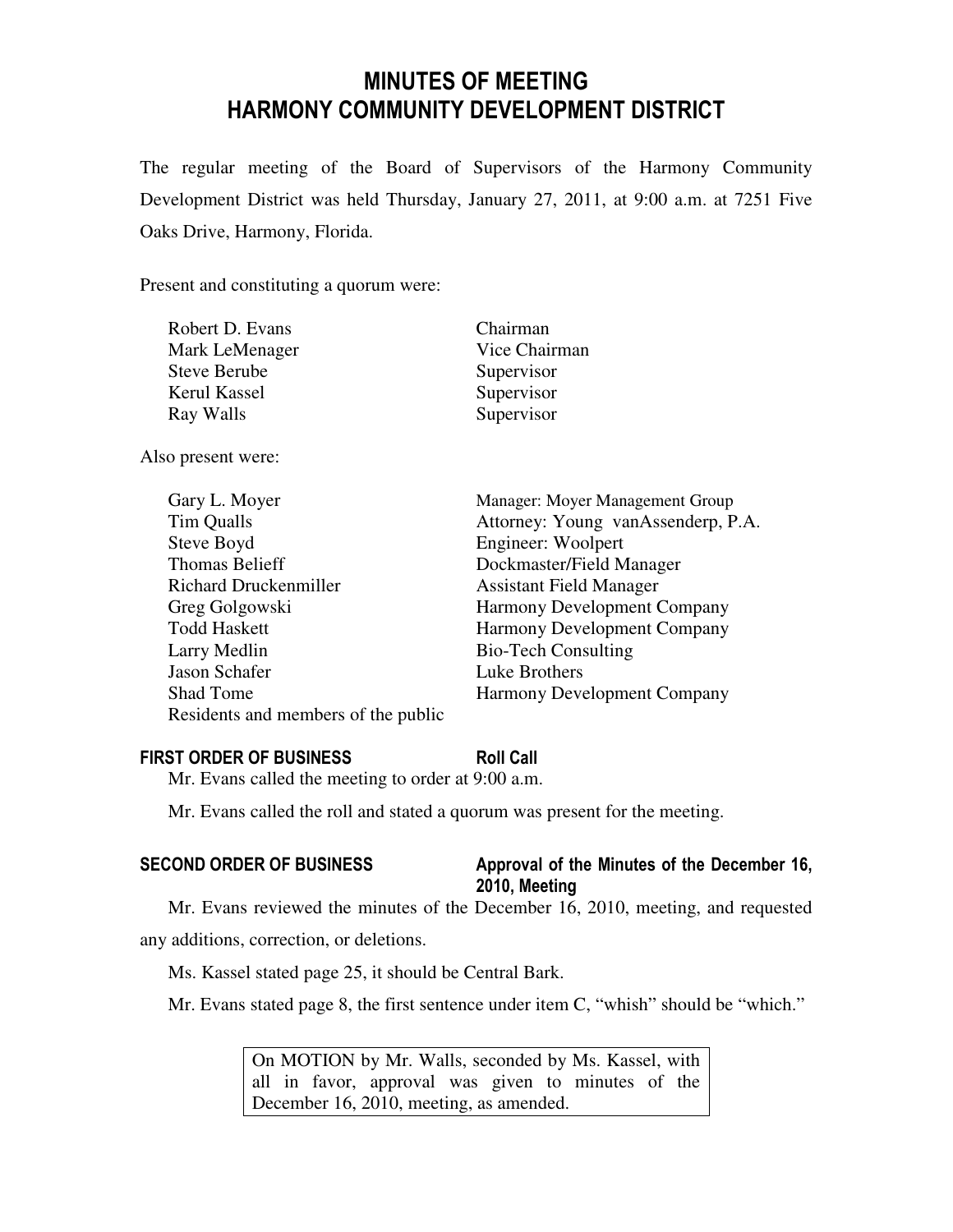### THIRD ORDER OF BUSINESS Subcontractor Reports

**A. Landscaping – Luke Brothers**

Mr. Schafer reviewed the monthly landscaping report as contained in the agenda package and is available for public review in the District Office during normal business hours.

Mr. Schafer stated this month we are cutting the annual grasses and remulching all flower beds as well as spot treating shrubs and turf. We treated the flowers with a fungicide liquid fertilizer. The tree trimming is completed except for the palms along U.S. 192 and the large dog park; they will be coming out Tuesday to finish that work.

Ms. Kassel stated although the crown thinning was done well, the elevation trimming seems to be excessive. For the next time on the side streets, we do not need to trim so excessively for elevation.

Mr. Schafer stated that will be a softer trim. This one time, they needed to be pruned this hard. They removed the branches that were not growing. The next pruning will be a light pruning.

Mr. Walls stated I received a question from a resident last night, and this was discussed prior to me becoming a Supervisor. There was some discussion about Luke Brothers spraying residents' yards for chinch bugs for a fee. Was that something that was finalized or was it just a discussion?

Mr. Schafer stated it was a discussion that also occurred before my arrival on this project. That is something we would like to provide if there is enough interest.

Mr. Walls stated several residents showed interest.

Mr. Schafer stated I think it is a great idea and I think we should proceed to attack the chinch bugs.

Ms. Kassel stated at the time this was proposed, Luke Brothers was a bit overwhelmed and needed to get current before they could consider anything like that. Now that they are caught up, perhaps it is something they can consider.

Mr. Berube stated I think we also decided that it was not going to be a CDD project and it was referred to the ROA because of access onto people's yards.

Mr. Evans stated my recollection was that these are existing residents who are looking for a vendor to coordinate when that vendor is spraying for chinch bugs, they can also spray residents' yards at the same time to maintain continuity in the application.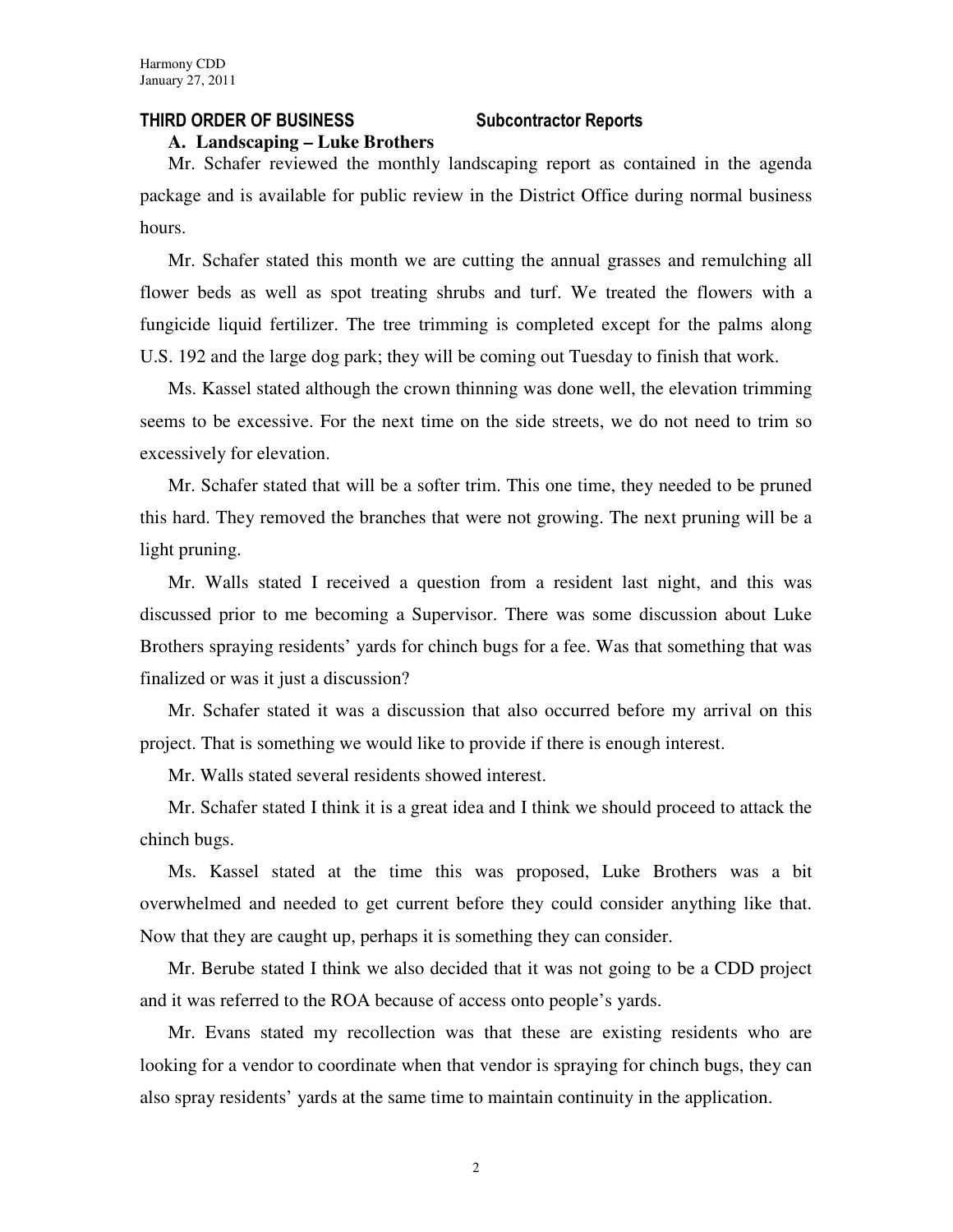Ms. Kassel stated it was not going to be through the ROA or the CDD. We were not going to administer any collection of fees or anything like that.

Mr. Walls stated they were supposed to just contract through our vendor.

Mr. Berube stated if we were going to do a community-wide spraying, it would have to be administered through the ROA because of it being private property. I do not see any reason why individuals cannot just contact them directly.

Mr. Evans stated I think that was the case. Mr. Schafer has indicated that Luke Brothers is amenable to performing this work for residents, and they should just contact you directly.

Mr. Schafer stated I can post some contact information in the club area.

Ms. Kassel stated you can also put it in the Harmony Notes and send an e-blast.

#### **B. Aquatic Plant Maintenance – Bio-Tech Consulting**

Mr. Medlin reviewed the monthly aquatic maintenance report as contained in the agenda package and is available for public review in the District Office during normal business hours.

Mr. Medlin stated we will perform two treatments this month; the first was on the  $7<sup>th</sup>$ and the second will be today. The littoral areas are pretty much dormant, but we are finding algae scattered around several ponds, and we still have a few weeds that we will be addressing.

Mr. Evans stated Mr. Golgowski was going to follow up on the proposal that we discussed last month for 2,100 plants.

Mr. Golgowski stated we added Pond 1 to the list that the Board approved. This pond is at the intersection of Five Oaks and Cat Brier. We increased the number of plants to 2,100 to take advantage of the price discount. Once winter releases its grip, we will schedule the additional plantings. We have a revised contract for them to perform that work based on the proposals.

Mr. Evans stated we approved this work at our last meeting. Do we need to take another vote to approve the actual contract or can we execute it today?

Mr. Moyer stated you can execute it today.

### **C. Dockmaster/Field Manager – Buck Lake Boat Use Report**

Mr. Belieff reviewed the monthly boat report as contained in the agenda package and is available for public review in the District Office during normal business hours.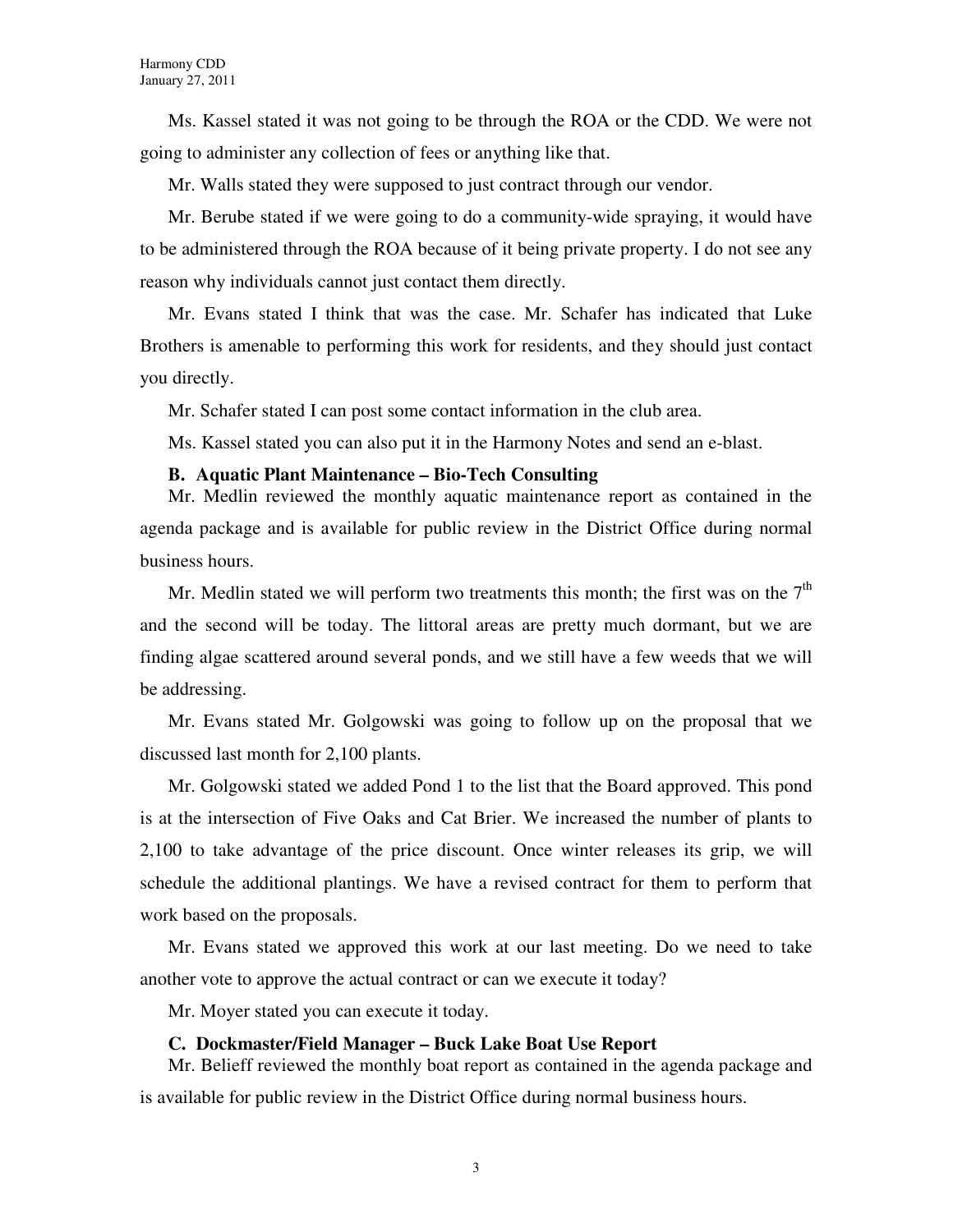Mr. Belieff stated a month ago we replaced the motor in the small pontoon boat, and I was trying to get a little more life out of the batteries, but I will need to replace them in February. We have had requests for a fish cleaning area and I thought a good location would be to put a table behind the bathrooms.

Mr. LeMenager stated the problem with that location is that it is a marsh. The way it has been graded behind all of Lakeshore Park it is a marsh.

Mr. Evans stated the challenge is, when they are finished cleaning their fish, where are they going to dispose of the balance of the carcass. Typically people will throw it in the lake or they will leave it laying there. Throwing it in the lake will attract alligators to feed off it. If it is upland, the alligators will still go up there since they are not totally water bound. That is my concern that it will become an attractive nuisance to the alligators.

Mr. Berube stated I agree about it being an attractive nuisance. No matter where it is, it will attract things that we do not want to attract. I can see that as a problem.

Mr. Belieff stated some areas, like National parks, have a screened in area with a covered trash area. Raccoons will also be attracted to it. That is why I was thinking behind the bathrooms up from the lake.

Mr. Berube asked how many people take fish on a daily basis?

Mr. Belieff stated on a monthly basis, there might be 12 residents who keep fish.

Ms. Kassel asked when did we go away from a catch-and-release program?

Mr. Belieff stated it is catch-and-release for large-mouth bass, not catfish, or crappie.

Mr. LeMenager asked is this a bad time of year for kayaks?

Mr. Belieff stated yes.

Mr. LeMenager stated I cannot help but note that our usage is zero, right after we purchased two new kayaks.

Ms. Kassel stated usage was very high for a period during the fall. When you are kayaking, the water gets on you and it is very cold.

Mr. Berube stated there is an item on your highlight report that says you are maintaining and cleaning the jets and filter on the Lakeshore Park water feature. Is that accurate or something that just shows up on this report? Is that not already a part of another vendor's contract or are they just not doing it?

Mr. Haskett stated it was not part of their contract.

4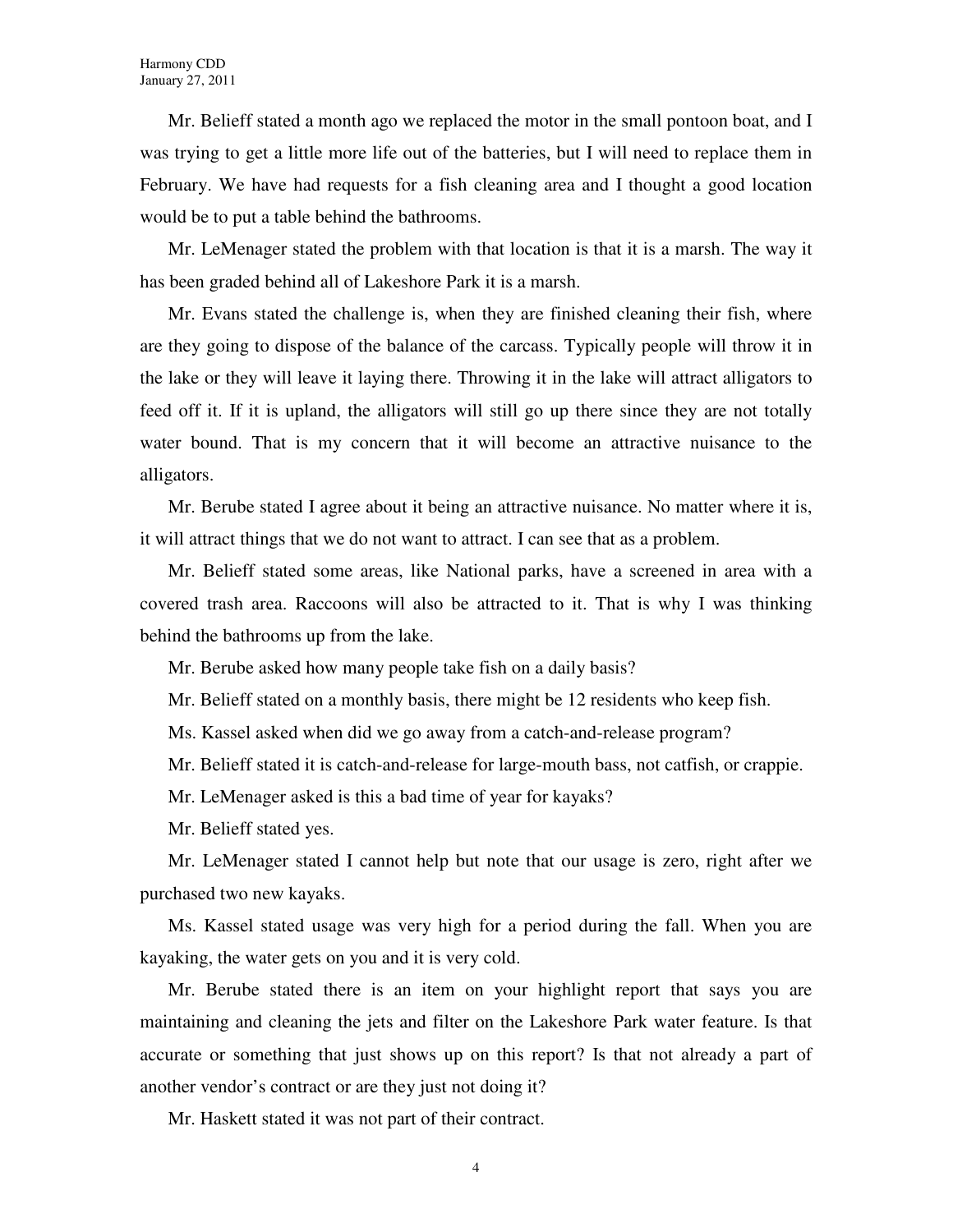Mr. Belieff introduced Mr. Druckenmiller, the new assistant field manager who will be focusing on maintenance items and trash removal within the District.

# FOURTH ORDER OF BUSINESS District Manager's Report

#### **A. Financial Statements**

Mr. Moyer reviewed the financial statements, included in the agenda package and available for public review in the District Office during normal business hours.

Mr. Moyer stated through December 31, 2010, we have received just under 50% of our non-ad valorem assessments, which is not of particular concern since we will collect the balance between now and the end of March when the payment of assessments becomes delinquent.

Mr. Evans stated on page 12 for the debt service and capital projects fund, there is a subtotal of \$861,350. I am not sure what that subtotal represents. Is it just for the 2004 bonds?

Mr. Berube stated if you add everything in that column, the subtotal is wrong. If you look at just the five entries for the 2004 bonds, it does add to that number. It is just printed strange.

Mr. Evans stated the grand total at the bottom is correct.

Mr. LeMenager stated the subtotal is the total of the five 2004 reserve funds, looking at the names of the accounts. You are correct that it is not very clear.

Ms. Kassel stated that column should be moved over to indicate that the subtotal is only for those five amounts.

Mr. Berube stated when we added the assistant field manager, I think we need to change certain budget line items.

Mr. Moyer stated you are correct, and we will do that with a formal budget amendment. We usually do not do those more than twice a year.

Ms. Kassel stated we are over budget on irrigation by \$6,200 year to date.

Mr. Evans stated there was an issue with Toho Water Authority that we discussed at a meeting when you were absent.

Ms. Kassel stated I did read in the minutes about the pressure issue and we were doing something to adjust until they turned the water back on.

Mr. Haskett stated the budget is over based on those variances, and that is a result of all the irrigation breaks taking place. We thought the problem had been resolved over the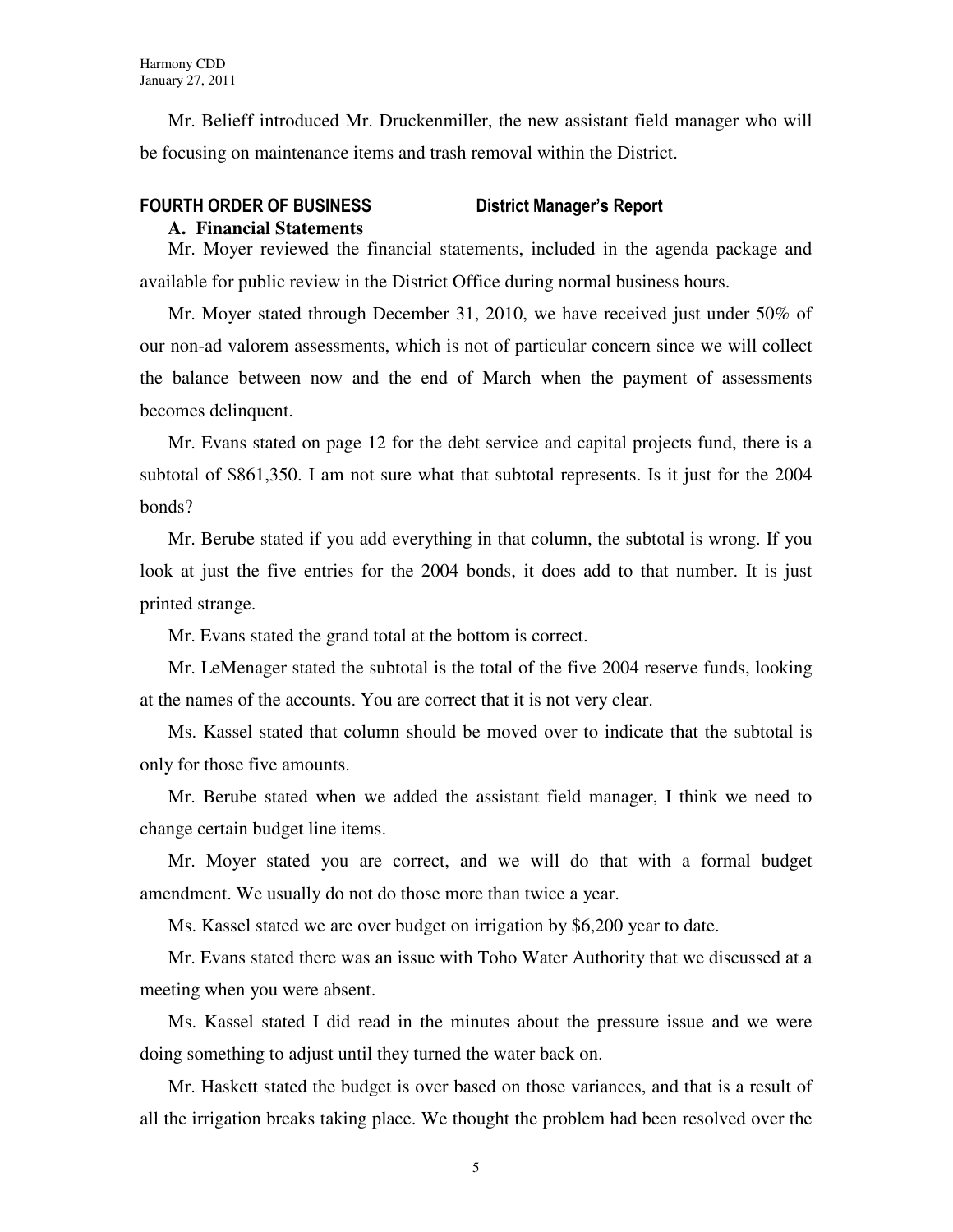past month since there were not any noticeable issues or mainline breaks, but there was another mainline break. We will be checking with Toho Water Authority since the problem has not been resolved. We believe that this latest issue had to do with excessive pressure in the lines. There was a repair that was done last month and the whole sidewall was completely broken apart, which does not happen from regular daily use on a repair that is a month old. Hopefully Mr. Boyd can get to the bottom of the issue.

Ms. Kassel stated we toyed jokingly with the idea of sending a bill to Toho Water Authority our irrigation repair bills. What about the idea of actually going forward with that?

Mr. Evans stated last month we discussed installing a monitoring system.

Mr. Haskett stated it is still being monitored. Mr. Bill Tullos with John Deere Landscapes is out of town this week but he will gather the data and provide his report. The computer is gathering online data on pressure spikes and other items.

Mr. Evans stated when we receive his report, then we will have data that we can provide to Toho Water Authority. The issue before turned into a finger-pointing contest, with them telling us that our system was nine years old.

Mr. Boyd stated in my initial conversations with Toho Water Authority when these problems first began, they were aware that they had an issue at their pump station. They performed a sequence of repairs to correct those issues and they asked us to monitor it following their repairs. They were hopeful it would take care of our issues, and it seemed to improve for a while, but the recent mainline break is an indication that they still have a problem. We will receive the data test results that we will provide to Toho Water Authority. It will be good documentation that if they were able to repair the problem, the problem has either come back or they never repaired it at all.

Ms. Kassel stated this brings our total to \$14,000. We are over budget on irrigation water by \$7,700. In the accounting notes, they said that it is seasonal water usage, but we had plenty of rain so I wonder if the major leaks are a source of the extra water usage.

Mr. Haskett stated I do not have a way of calculating how many gallons those leaks equate to, but that does make up a lot of the usage. Those leaks can go undetected for a day or two before they are caught. I happened to notice one on Friday when it had rained two or three hours that day and there was a break on the mainline, which can be several million gallons.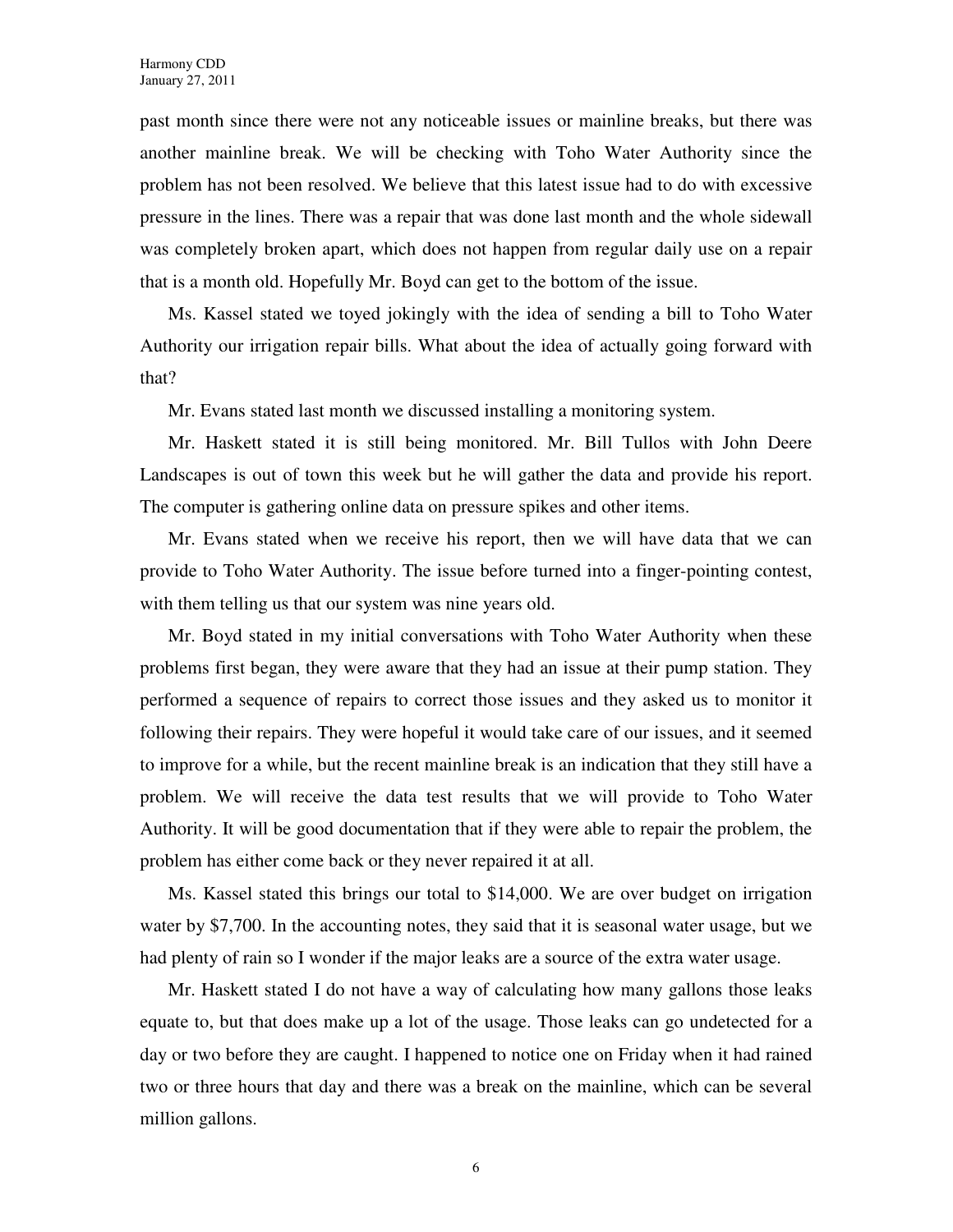Ms. Kassel stated when you present this information to Toho Water Authority, perhaps we can include that information as well to try to get a credit for that usage.

Mr. Berube stated that would seem reasonable because we have years of history on what has been a relatively stable system. I think we can make a good case for that.

Mr. Berube asked have we insured the mule that Mr. Druckenmiller uses in his duties?

Mr. Moyer stated we routinely get additions, and Ms. Paula Davis in Coral Springs typically adds those items to our insurance. I will confirm that with her.

Mr. Berube stated as long as we know that it has been added, that is fine. This is a new piece of equipment and it is all over the community, so it needs some sort of all-risk coverage.

Ms. Kassel stated under discounts, it appears people have taken extra discounts in the amount of \$5,600 over what we budgeted for. Do you believe that will even out over the course of the year?

Mr. Moyer stated the accountant annualizes that figure over 12 months, but we receive all of our assessments in six months, and that figure will even out.

#### **B. Invoice Approval #129 and Check Run Summary**

Mr. Moyer reviewed the invoices and check summary, which are included in the agenda package and available for public review in the District Office during normal business hours, and requested approval.

Mr. LeMenager stated I noted that we are making a reimbursement to Harmony Development Company for a recycled fence replacement from an automobile accident.

Mr. Berube stated I had that same question.

Mr. LeMenager asked is this something that we should be talking to someone's insurance company about?

Mr. Haskett stated yes. We have an accident report and a case number, which we forwarded to Severn Trent and requested they follow up on this.

Mr. Moyer stated we do have a pretty good record of being reimbursed from insurance companies, and we do file those claims. It is not a big issue here in Harmony, but Celebration CDD has numerous claims, and insurance companies are pretty good about paying those.

Mr. Walls stated the Development Company has already paid for it and it has been fixed. From whom should we be seeking reimbursement?

7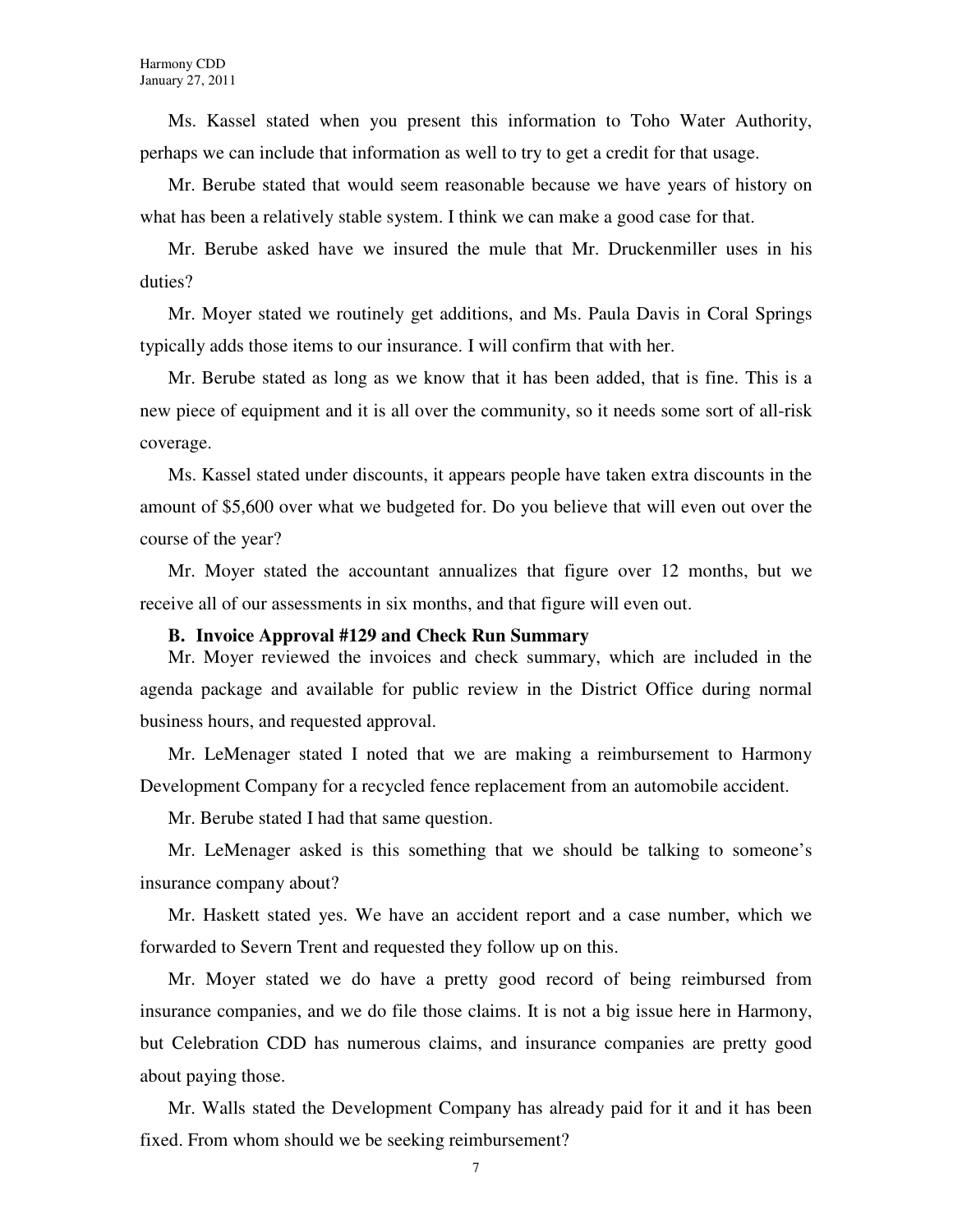Mr. Haskett stated the fence was repaired by taking some fencing from another area since it was less expensive as it relates to shipping charges, and it already matched the aging of the existing fence.

Mr. Berube stated this month's invoices did not appear to have the Luke Brothers primary monthly invoice. Was it a timing issue?

Mr. Haskett stated it was an email issue. It was sent through but there are several other items that are also not included on this month's list.

> On MOTION by Mr. LeMenager, seconded by Mr. Walls, with all in favor, approval was given to the invoices as presented.

### **C. Public Comments/Complaints**

Mr. Moyer reviewed the complaint log as contained in the agenda package and is available for public review in the District Office during normal business hours.

Ms. Kassel stated one of the bottom items mentions the metal cover is missing from the doggie pot receptacle, and I think there might be a few of those.

Mr. Haskett stated we have counted five so far.

Ms. Kassel asked are they on order?

Mr. Haskett stated we are looking into alternatives into the lids we currently use. The hinges are steel and are failing on the aluminum lids.

Mr. Berube stated so it is a case of rust and corrosion losing the lids, not people tearing them off.

Mr. Haskett stated that is correct.

Ms. Kassel stated it is a doggie pot design flaw.

Mr. LeMenager stated driving over today, I did notice that a car ran into a tree on Primrose Willow. Now that we are on record for being responsible for the trees, is that something we are looking into? Is there an accident report?

Mr. Haskett stated we are waiting for that report.

Ms. Kassel asked when did that accident happen?

Mr. Haskett stated Thursday or Friday of last week.

#### **D. Reconsideration of Meeting Schedule**

Mr. Moyer stated when we advertised your meeting schedule originally, it was for the fourth Thursday of each month instead of the last Thursday. There are two months during the year when we have five Thursdays, so the question for the Board is, do you want to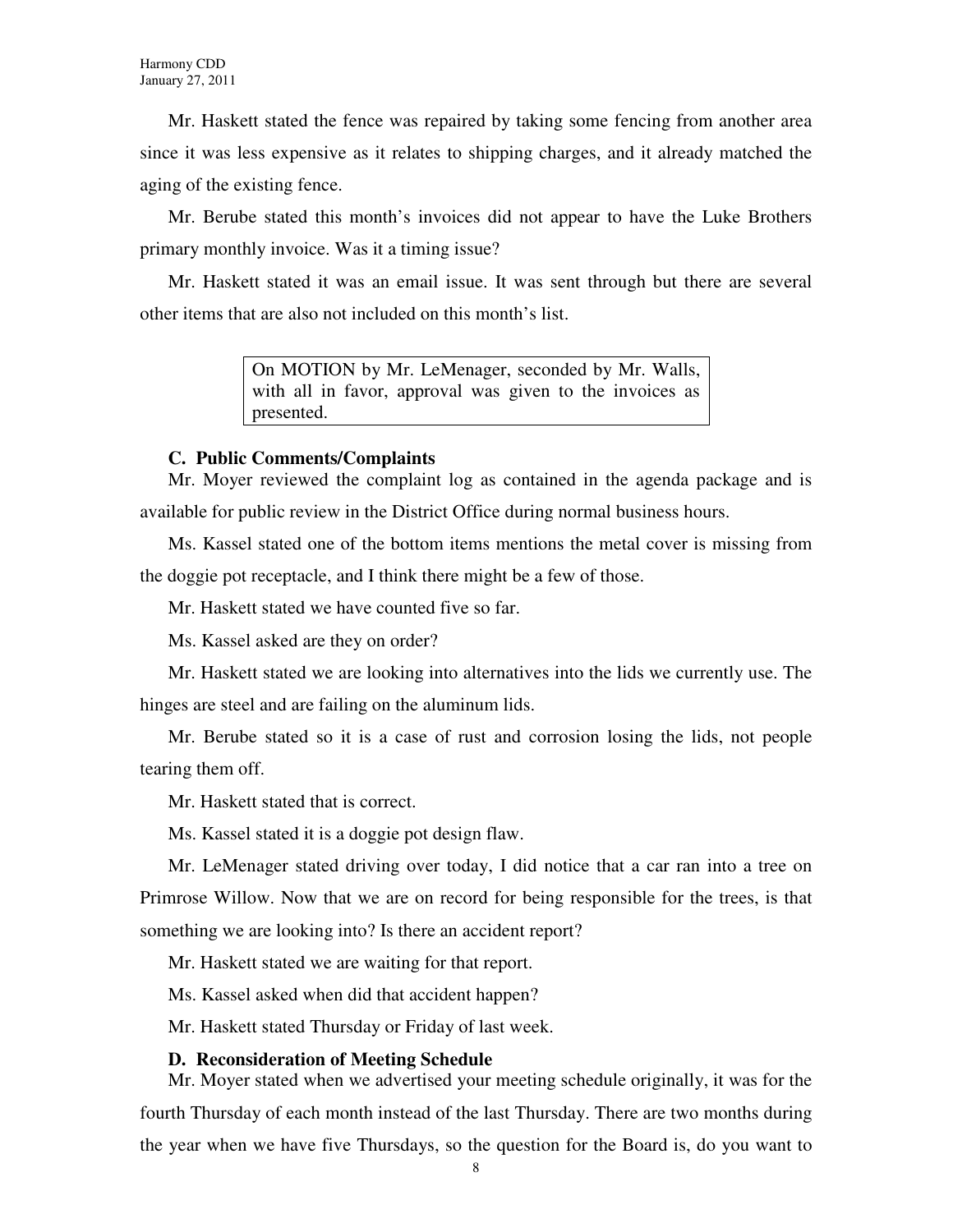readvertise the meeting schedule for the last Thursday or simply stay with the fourth Thursday.

Mr. LeMenager asked do we need to spend money to advertise this change?

Mr. Moyer stated yes.

Mr. LeMenager stated then I think we should stick with the schedule that was advertised.

Ms. Kassel asked what dates are affected?

Mr. Evans stated March, June and September.

Ms. Kassel stated I will be gone on March 24.

Mr. LeMenager stated in order to advertise the correct dates, we need to spend \$50 to \$70. Why should we spend that amount?

Ms. Kassel stated I think it might be warranted because the residents are accustomed to having the meetings occur on the last Thursday of each month. I think there is an argument for scheduling all our meetings since that is what the schedule has been for the last number of years.

Mr. Berube asked do people rely on the signs posted or by the calendar?

Most residents replied they saw the posted signs.

Mr. LeMenager stated thank you all for coming to our meeting. Last month there was only one resident in the audience.

A Resident stated you could also send everyone an email as well as post the signs.

Mr. Berube stated we already spent the money, so I think we should leave the schedule as it was advertised.

Mr. Walls stated I agree; let us save the money.

# FIFTH ORDER OF BUSINESS Staff Reports

#### **A. Attorney**

Mr. vanAssenderp stated the State Legislature is considering some changes to the law, some dealing with Districts but we will keep you apprised as to the effect they will have for Harmony.

Mr. Moyer stated I heard through a different source that in one bill dealing with all governments, they are again looking to permit our meeting schedule notification to be by website. I do not know whether we need to actively be involved in that process, but if it casually comes up, I think this District would support that.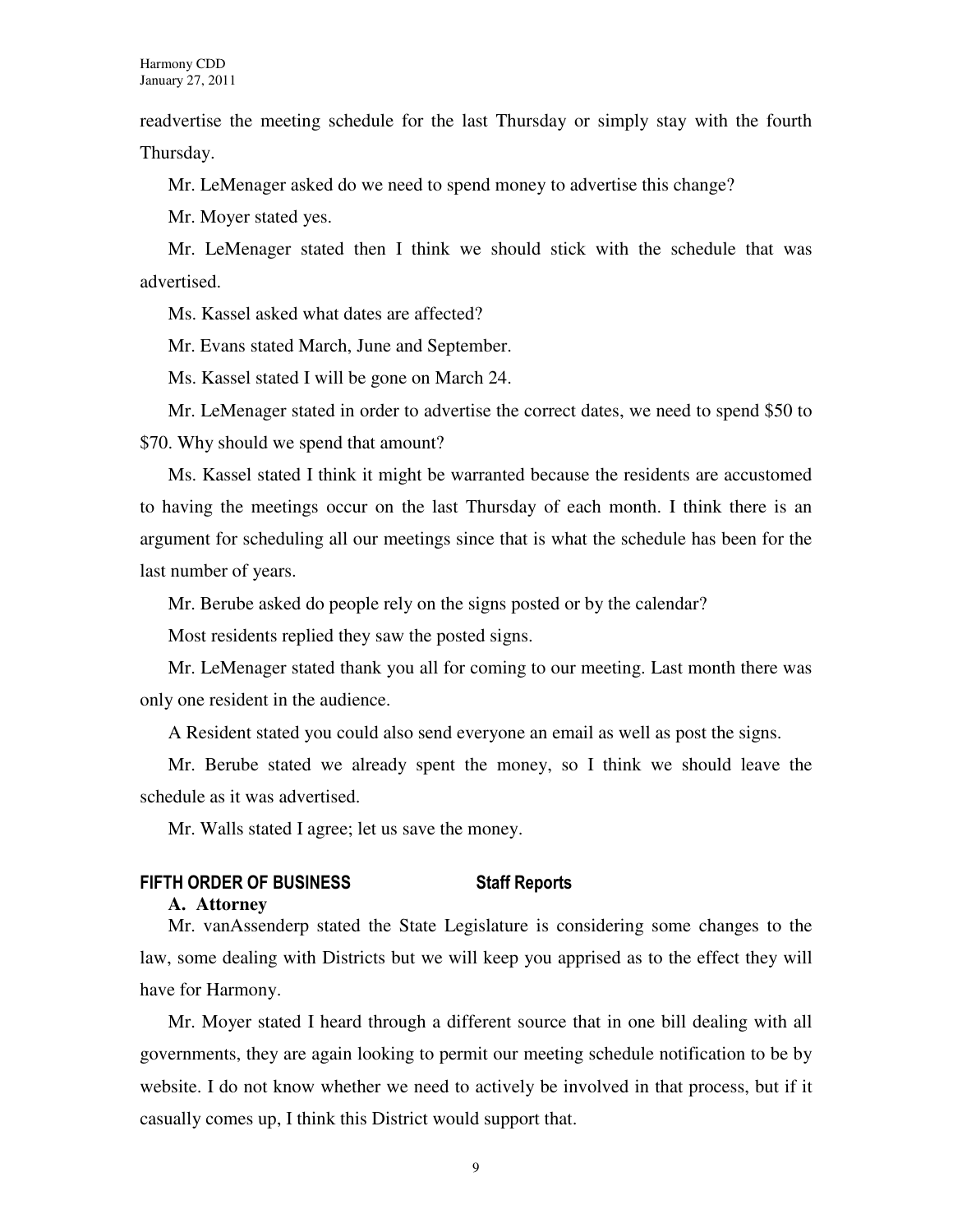Mr. vanAssenderp stated I am monitoring that bill, and I am not registered to lobby for you on this subject this year. I will probably have the opportunity to convey your support and if it comes up, I would be happy to do so.

### **B. Engineer**

Mr. Boyd stated I will be contacting Toho Water Authority to let them know we are having irrigation breaks again, and I will setup that meeting. If needed, I will include the District Manager and District Counsel as well.

Mr. LeMenager stated some of the fire hydrants and relief valves also need to be discussed. They have installed them on the corner of Schoolhouse and Cat Brier, but they have not installed the pipe to take it directly out to the road. We now have thousands of gallons of water pouring right onto our CDD easement, including the landscaping. I do not know what the long-term impact is, but I cannot imagine it would be good.

Mr. Boyd stated I was not aware of that. I will make a note to discuss that with them.

Mr. Berube stated they do not always put on the extension pipe. I think the anticipation when they do that is they are going to run the water for a day or two but not for weeks.

Mr. Boyd stated I will check on that.

Mr. Berube stated their operations manager was at a meeting here last month and he seems like a straight-up guy. Perhaps getting him involved might help.

#### **C. Developer**

#### **i. Proposal for Playground Equipment**

Mr. Haskett reviewed a proposal for playground equipment to add a two-swing bay onto the existing swing set at Lakeshore Park specifically for toddlers. We previously discussed making one of the existing adult seats a toddler seat, but according to the Standards for Safety of Large Equipment, you cannot mix the swings in one bay.

Mr. Berube stated when we originally discussed this, we wanted one regular seat and one toddler seat but that is not permitted due to the length of the chain and various other things. Our original approval could not happen, so we are requesting this new bay. Those swings get a lot of use.

Ms. Kassel asked you cannot remove one seat and replace it with a toddler seat?

Mr. Berube stated no, not if it is in the same bay, which is between the upright poles. They all have to be the same type of seat.

Mr. LeMenager stated that makes sense.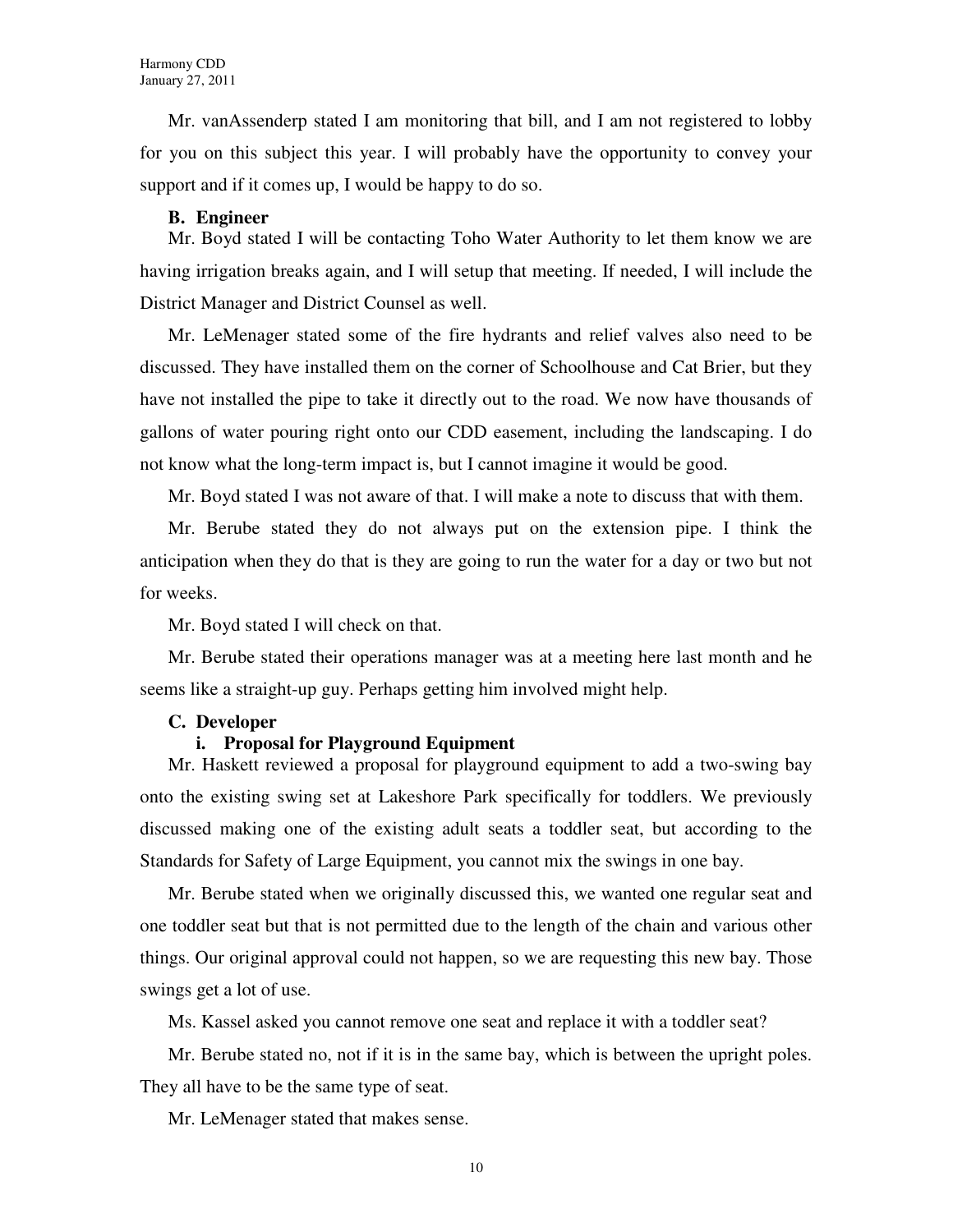Mr. Berube stated we are going to add another top post with an arm at the top with the two toddler seats, making a total of four seats all on one swing set. This is a little cheaper than getting a whole new swing set since this is just an add-on piece.

Ms. Kassel stated I want to remind members of the audience to fill out the forms in the back of the room if you want to voice your concerns or opinions about things we are going to vote on, such as this item. Give them to Mr. Moyer and he will read them to us on matters before we take a vote.

> Mr. Berube made a MOTION to approve the playground equipment proposal for the addition of one bay with two toddler seats in the amount of \$1,744.69. Mr. Walls seconded the motion.

Ms. Kassel asked can this come from the capital budget? It is a capital item. Why should it come from the operations budget?

Mr. LeMenager stated I agree.

Mr. Evans stated the only problem is that the monies in the capital budget came from the 2004 bond improvement fund, which is designated primarily for the west side.

Mr. LeMenager stated that makes sense.

Mr. Berube stated we paid for the last one out of the Equipment budget line item, the same as we use for boats.

Ms. Kassel asked what is our remaining budget?

Mr. Berube stated we are well under, and it should remain that way.

Upon VOICE VOTE, with all in favor, unanimous approval was given to the proposal for playground equipment.

#### **ii. Request for CDD Contribution to the CDD Storage Area Path**

Mr. Haskett stated we are looking to locate the storage unit along the gas pipeline before you get to the golf maintenance facility along Five Oaks Drive. There is an existing pathway that is about 700 feet long and seven feet wide that we have used over the years. To get where the CDD's storage portable is located, that area has really degraded over the past few years and we want to improve that path.

Mr. Berube asked is this CDD-owned land?

Mr. Haskett stated no.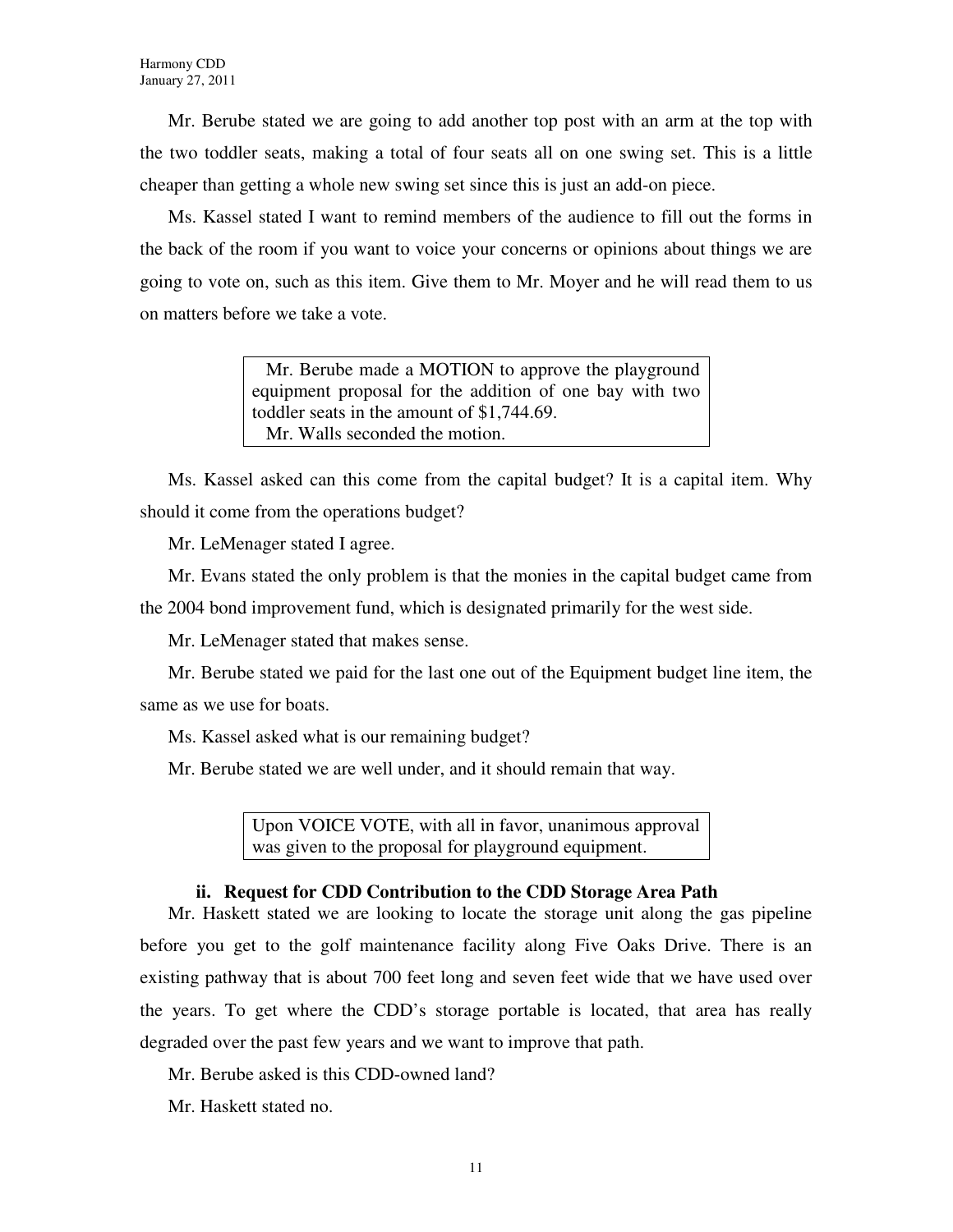Mr. Walls stated to that end, I asked Mr. Haskett to provide a use agreement for the CDD so that we have something that allows us to use that area.

Mr. Tome stated we sent a copy of that agreement to legal counsel for review. It is essentially the same agreement that we have in place with Luke Brothers for their use of that space. It was an oversight on our part in not having this use agreement finalized for the CDD's compound.

Mr. vanAssenderp stated I reviewed the draft that was received this morning and I have a couple technical comments that I will return to Mr. Tome by email. One of them is substantive. I think we ought to refer not just to the employees of the District but any agents of the District. The liability insurance is a requirement of this agreement, also to indemnify and hold harmless the property owner. I want to know if there are any other funds for such an indemnification clause.

Mr. Moyer stated we do have an insurance policy with the Florida Municipal Insurance Trust in the amounts that are provided for in the agreement.

Mr. vanAssenderp stated wherever the agreement references the tenant and its employees, we should add "and its agents." The liability is joint and severable for any employee and any agent of the employee the way it is drafted.

Mr. Berube stated the primary purpose of improving this path is for Mr. Druckenmiller to be able to access our storage facility, as well as Luke Brothers, who is a CDD contractor, to access their compound area.

Mr. Tome stated that is correct. Mr. Haskett and I were just talking this morning about the original land use agreement that is between Luke Brothers and Birchwood Acres. It probably makes more sense to have a tri-party agreement or just between the CDD and Birchwood Acres. It is property owned by the Harmony Development Company, but we provided that area to Luke Brothers. It may be better to look at access to both areas and encompass them in one tri-party agreement. We are amenable to whatever you choose, but it did not sound like anything the attorney mentioned would be something we would oppose.

Mr. vanAssenderp stated that is the reason I suggest adding the District's agents or independent contractors to the two-party agreement.

Mr. Berube stated I do not see any issues in us getting involved in this, as long as legal counsel is fine with it. Our insurance coverage includes liability insurance. I do not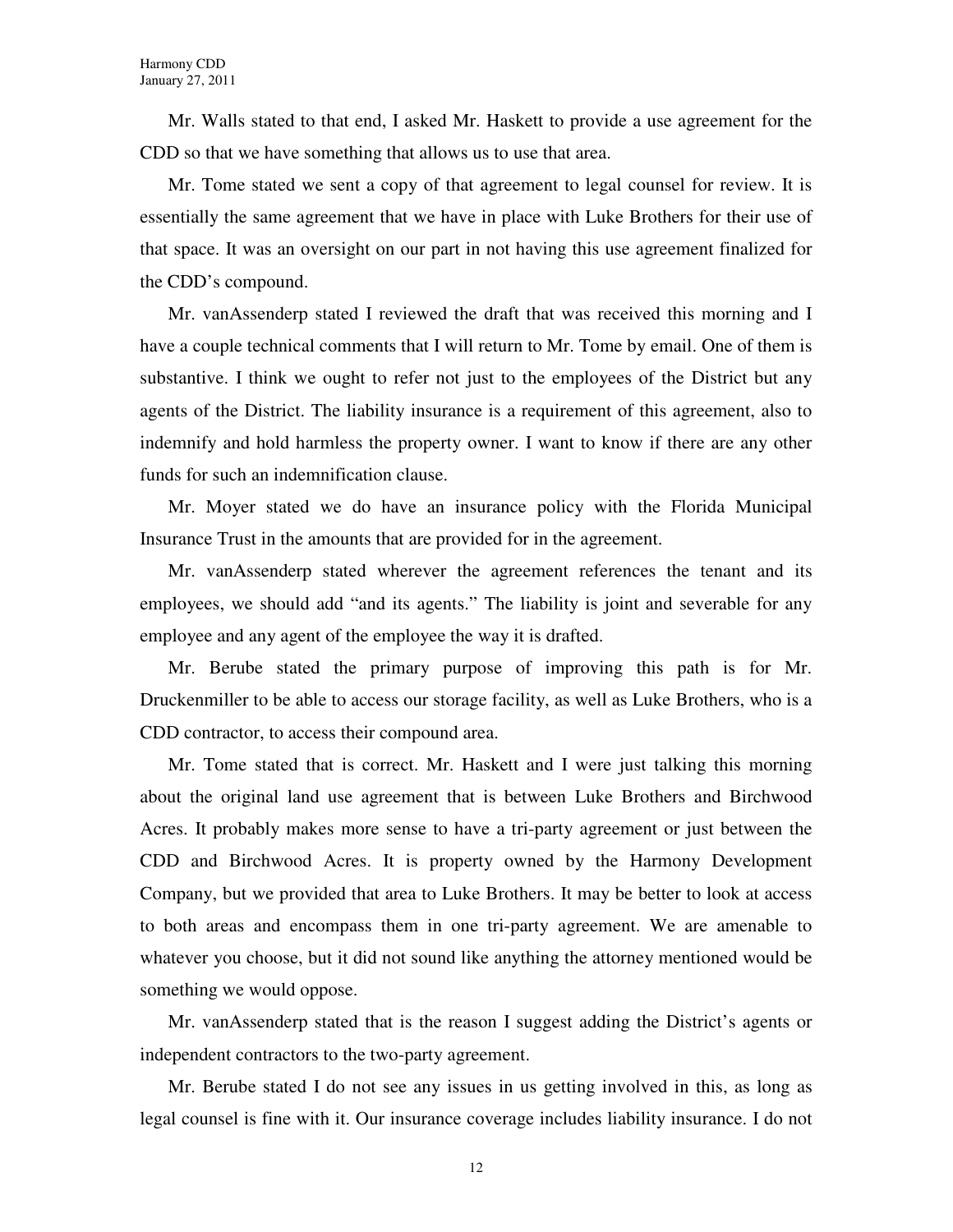have any problem with this path. I understand the need for it because I have been back there, and it is tough.

Ms. Kassel stated it has only gotten tough recently and only because of Luke Brothers's vehicles going through there. The CDD is paying for Luke Brothers's access. REW was back there for years, and they did not degrade the path. We need Mr. Druckenmiller to be able to have access, which I think is reasonable. I am not very supportive for the CDD to make it possible for Luke Brothers.

Mr. Tome stated we all travel the same roads and where a pothole was one inch deep, it is now 10 inches deep, it just happens. That is the same thing that happened to this path, and it happens over time. There has been an issue in this area. When REW was there, we had potholes and other issues with the degradation of the area. It has now reached a point where it needs to be improved. We can simply put dirt and sand on the path, which will be a continuation of what is there, or improve it to the point where you are going to put down a more substantive base that will allow for vehicles moving back and forth. It was always there but it has taken time to get to the point where it is impassable and not safe.

Mr. Berube stated that area is effectively a sand pit, and the longer that goes on, the more it will turn into flour rather than sand. I do not like spending \$3,900 of the people's money on something that is useless, but I think this is reasonable considering the access we need to that area for our purposes.

Mr. Evans stated basically the CDD does not have any land to put this facility on, and the developer is allowing us to use that property at no additional cost. The responsibility falls on the District to maintain and pay for the access to reach that property. I think it is a fair tradeoff.

Mr. Berube stated it comes down to what we have been discussing for months, as the District expands its ability to do certain things and add employees, we shifted it all to the Development Company in the beginning and we need to start taking it back. We need to start taking responsibility for our actions.

Mr. LeMenager stated I am thinking of anywhere the District has property that we could use for such a facility. Is there an appropriate location where we can put in something like this? I try to look at where this is going in five or ten years. Clearly the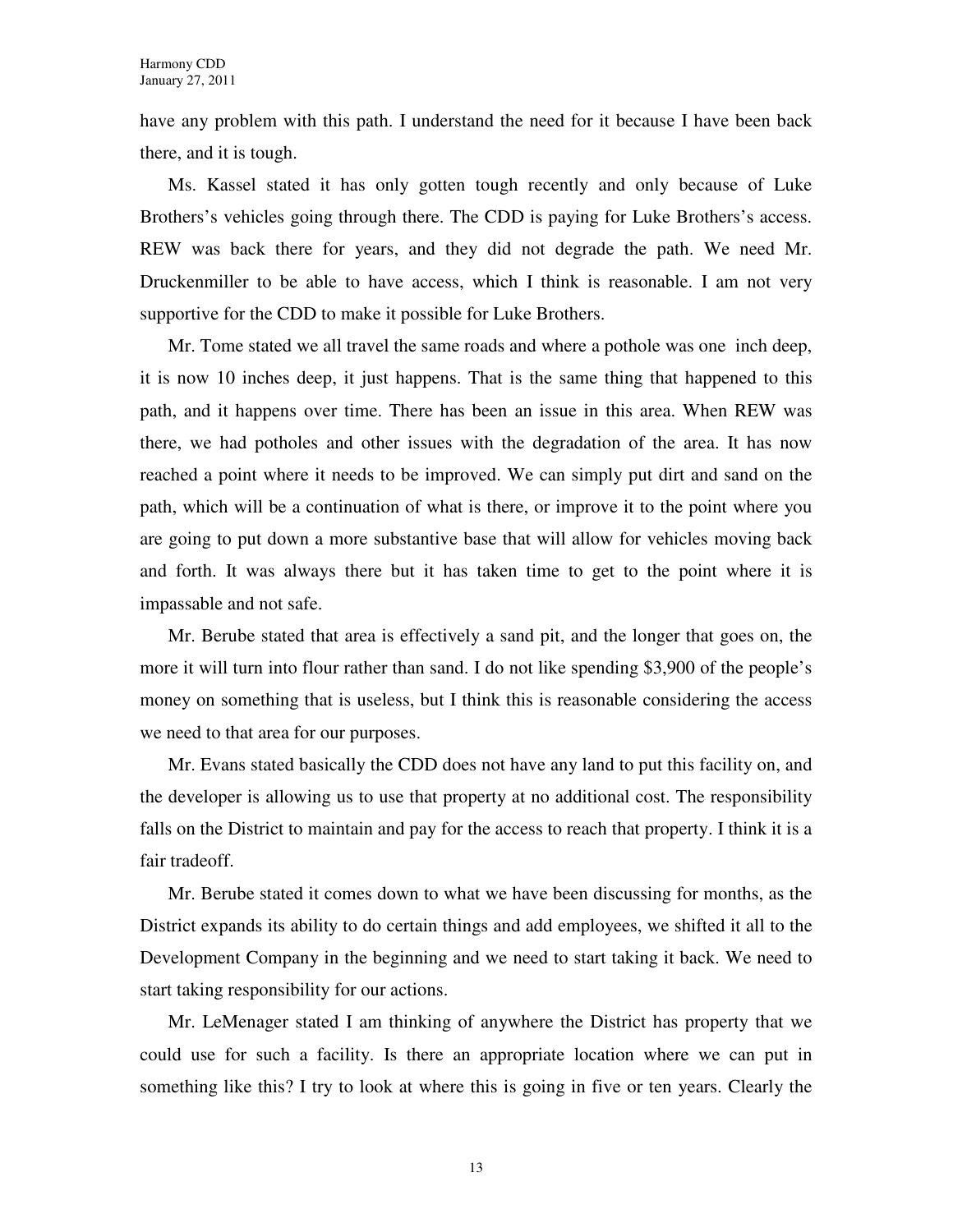District needs a location for storage sheds and we want to do more of this. I wonder if this is something temporary.

Mr. vanAssenderp stated the contract as it is currently drafted can be renewed under the terms of the agreement.

Mr. LeMenager stated I noted that. My question is, why would we spend \$3,900 for just one year, although we expect it will be for longer than a year. Are we better off doing some research to find another location for our storage shed? I do not know the answer to that question.

Mr. Berube stated it is a box that is 40 feet long, so it is more than just a shed. We have several thousand square feet tied up with our tree nursery in that same area.

Mr. Tome stated you need to also look at Luke Brothers and their trailers, and where they will put their waste and where they will stage their equipment and personnel. It is a sizable area that you need. It is not something you want to put just anywhere from an unsightly standpoint. It will require significant fencing and wind screening. It is probably in the right location today, but where the perfect location is 20 years from now, I do not know.

Ms. Kassel stated if we consider that this improvement will last at least two years, you can annualize the total to come up with just under \$2,000 each year. It is costing us much less than it would be to attempt to create a facility of our own and maintain it. That is something we might do in the future, but for the next two years, this is an inexpensive alternative with the developer to spend some money on the road out there and to allow us to use the area rent free and to keep it out of the public eye.

Mr. LeMenager asked is it within the CDD's right-of-way?

Mr. Tome stated yes.

Mr. LeMenager stated but it is property that Birchwood owns, not property the CDD owns.

Mr. Berube stated even if we attributed this to our need for a storage box for Mr. Druckenmiller, our savings in the second year will more than cover the cost of this road improvement. The second year, our anticipated savings is \$10,000. If we attribute it to the need and say it is strictly for the storage box and our related effects, the second year covers the cost.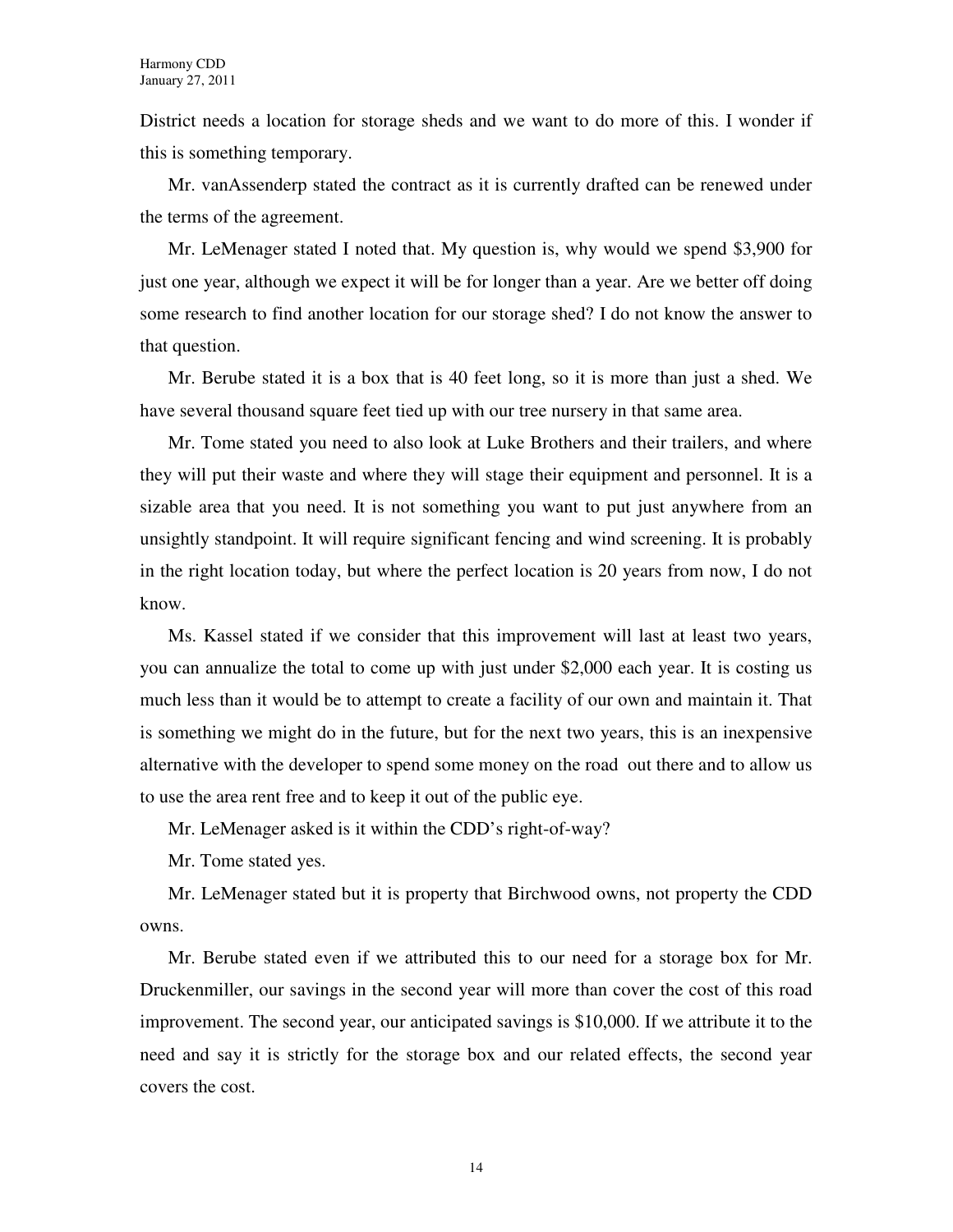Mr. Walls stated I am fine with doing this improvement as long as we have a finalized agreement. I agree with Mr. Evans that this is a good tradeoff. The only concern is there is a 60-day notice to terminate. I know that is not the intent, but theoretically we could spend \$3,900 and 60 days later have to find a different site. I would like to find some type of mitigation for the money we will have spent. This is a capital improvement on the west side, so I think we should use capital improvement funds to pay for this.

Ms. Kassel asked is this considered a capital improvement?

Mr. Evans stated yes, I think we could do that.

Mr. Berube asked should a capital expense be permanent? This is more of a temporary solution.

Mr. Walls stated this road will last a long time.

Mr. Evans stated as far as an infrastructure improvement, it is a roadway.

Mr. Boyd stated it is not an asphalt roadway, but it is a roadway.

Mr. Evans stated I think that is a good point; I think it can come from the capital fund.

Mr. LeMenager asked rather than doing a lease, can we instead ask the developer to give us this little piece of property? We just said that it is sand, that it is not a very useful piece of property and that it is hidden away. Why not just let it be District-owned property?

Ms. Kassel stated because then we are responsible for the costs of maintaining it, and the developer is shouldering those costs right now.

Mr. Berube stated they cannot do that. There is a law that says we cannot have any land-locked property.

Mr. Evans stated we are considering the proposal for the stabilization and enhancement of the road, subject to a revised Storage Compound Permission Use Agreement with the comments made by Mr. vanAssenderp, in addition to the reimbursement for those costs on a prorated basis in the event of an early termination.

> On MOTION by Mr. Walls, seconded by Mr. Berube, with all in favor, approval was given to enhance the storage path area in the amount of \$3,900, subject to a revised Storage Compound Permission Use Agreement as modified by legal counsel, subject to the reimbursement of costs on a prorated basis in the event of an early termination, to be funded from the 2004 capital projects fund, as discussed above.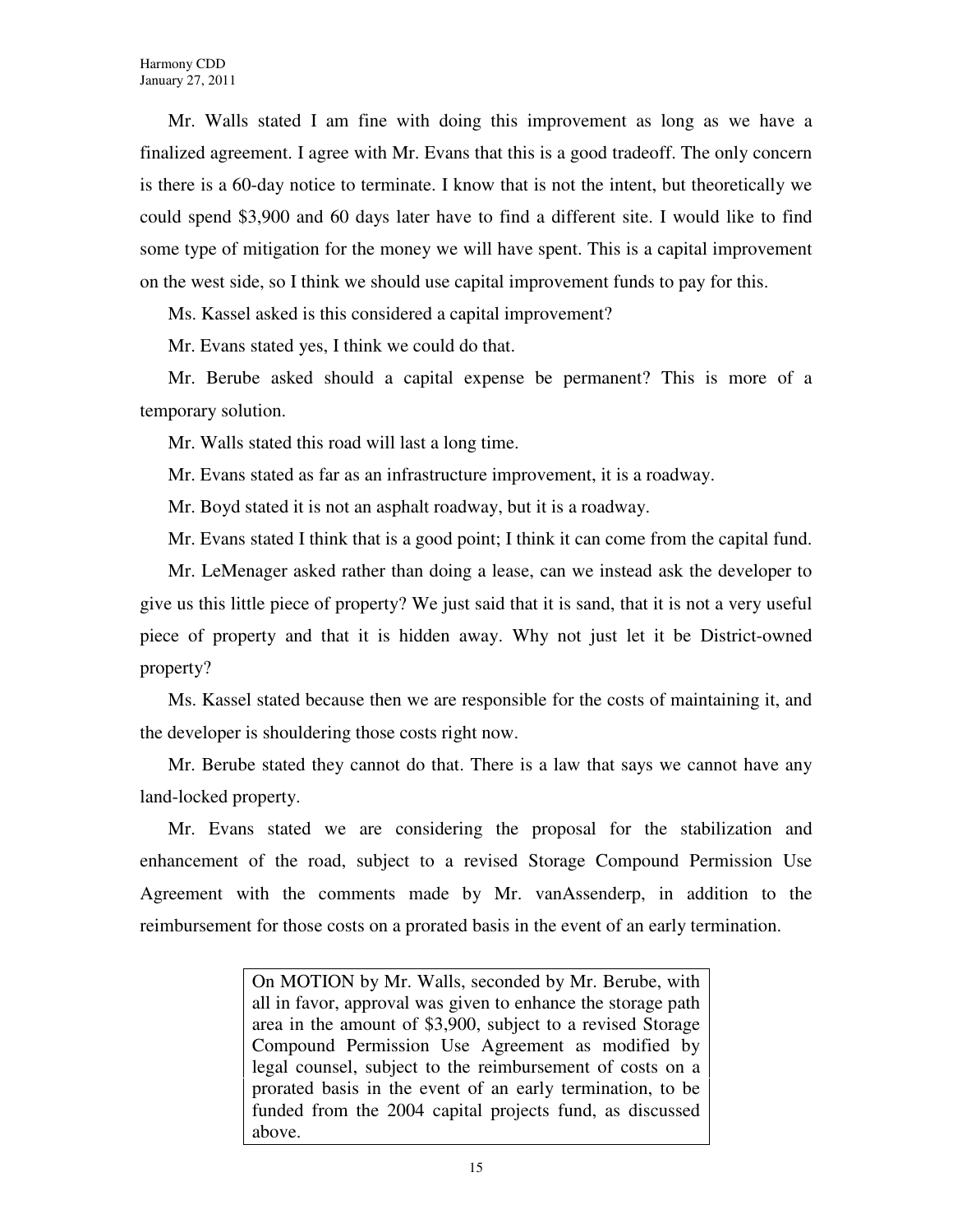Mr. Boyd stated since this will be a capital project, the invoice should come to my office so that we can generate a capital requisition.

Mr. Evans asked the developer is having work performed in addition to this request?

Mr. Haskett stated yes.

Mr. Evans stated so we are receiving the benefit of economies of scale. Is it appropriate for them to provide you with the total invoice with the District's proportionate share to reimburse back to them?

Mr. Boyd stated yes, we can make that calculation on the invoice.

Mr. Evans stated they are doing quite a bit more work, but there will be economies of scale. I do not know if they want to break it out in a separate invoice for the District's share?

Mr. Haskett stated we can do it either way.

Mr. Evans stated the Development Company will pay for their share directly, and the District will issue a requisition to pay the vendor directly for the District's portion.

Mr. Berube asked do we need to discuss a credit card for Mr. Druckenmiller? He has a lot of handyman tasks on his work list. Should we have a Harmony CDD credit card to make it easier to purchase things?

Mr. Haskett stated we discussed having a plan for doing renovations at the Lakeshore Park bathrooms and other various things. The logistics of trying to get a check for materials is sometimes difficult. A credit card will make the process a lot easier.

Mr. Berube asked will you be willing to facilitate getting one?

Mr. Haskett stated yes.

Mr. Berube stated we will also need a credit card use agreement that identifies a number of things, such as the employee is responsible for this card, there must be an accompanying invoice, and so forth.

Mr. Moyer stated I would like to put a limit on that credit card. How much do you think he might need to spend each month?

Mr. Berube stated maybe \$2,500.

Mr. Haskett stated I would suggest \$1,000 or \$1,500.

Mr. LeMenager stated if you have a larger expenditure, then you can go through the check request process. I agree with a lower limit.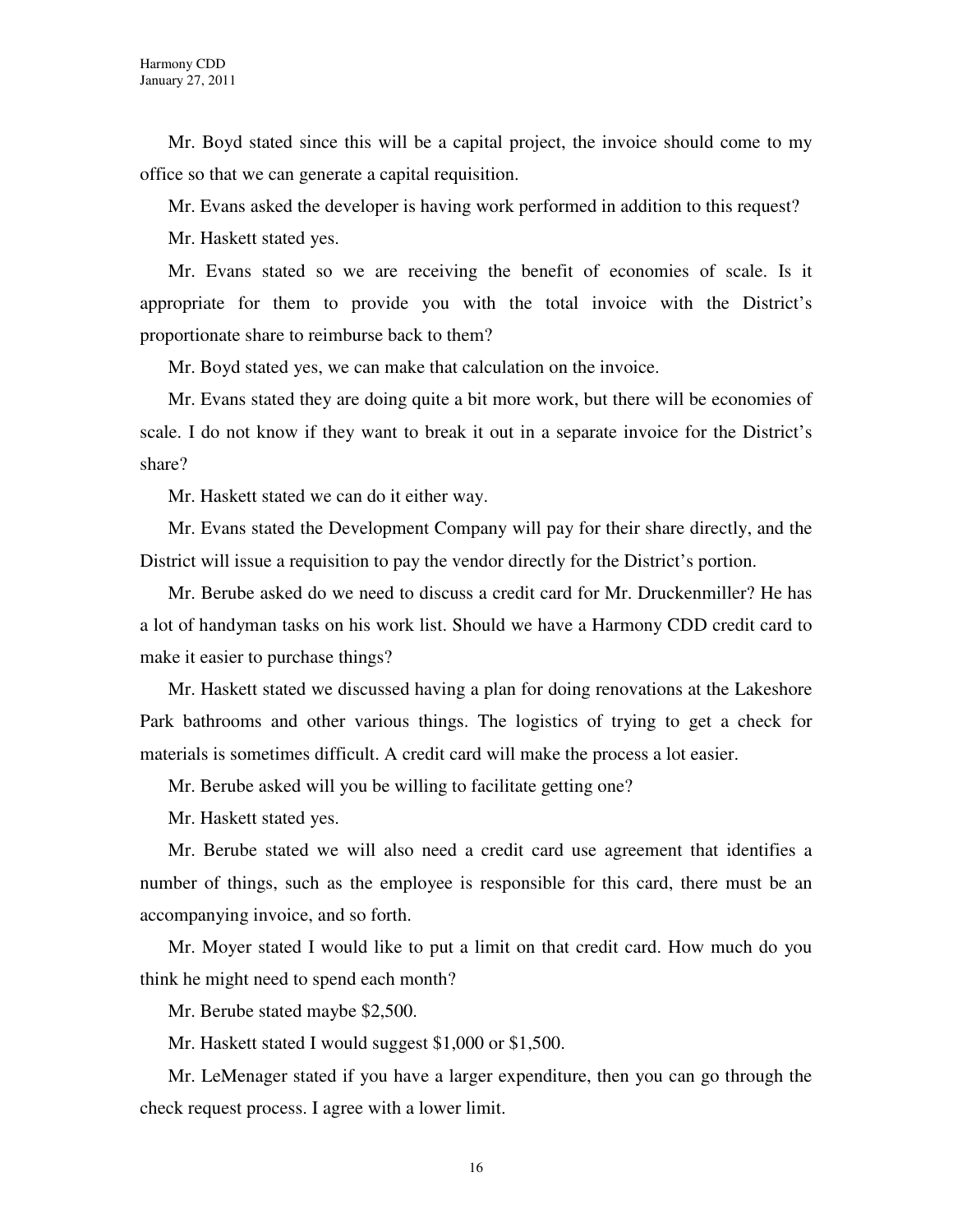Mr. Walls stated there should be a per-purchase dollar limit so that anything over a certain dollar amount has to come to the Board for approval.

Mr. Berube stated Mr. Haskett has purchasing authority, and he will know what is going on. With rare exception, I do not think we have ever had any issue with Mr. Haskett's purchasing authority. I presume this falls in the same limits of control.

Mr. Evans stated his purchases do not require Board approval because the management company has the authority to make the necessary approvals and purchases that are already outlined and approved in the budget. It is not necessary for the Board to micromanage their purchases.

Mr. Walls stated I agree, as long as the purchases are within something we have already granted to them or approved.

Mr. Moyer stated Mr. Haskett is very good about that. The Board saw some correspondence on the storage path roadway. Mr. Haskett was uncomfortable moving forward with that without the Board's approval.

Mr. Berube stated Mr. Druckenmiller has a lot of upcoming projects to undertake. We have an account setup at Northern Tool that we needed to purchase the trailer and the toolbox, which is sometimes a hassle. Credit cards are accepted everywhere.

Mr. Evans asked have we determined what the limit will be?

Mr. Haskett stated I recommend \$1,000.

Mr. Berube stated I know we probably have not yet started with the changes in pool security. We discussed this at our last meeting about pulling together some information about how other places have started getting cards to the residents and what the procedure will be. I want to move ahead of putting new locks on the gates. If we are going to put something in the Harmony Notes about how this is going to work, we have a two-month lead time.

Mr. Haskett stated the equipment for the card readers has been ordered. Chapco is working on manufacturing the gates. In looking ahead at the rules for use and access, our rules will accommodate a change in the gates and what we can or cannot do. Things we need to work through include how to implement the new system and transition from the keys to the cards. It cannot all happen in one day. We designed a gate that will have a key latch on it. Once we know everyone has their cards, probably a two-week or three-week period, then the new system will be up and running and the key system will be taken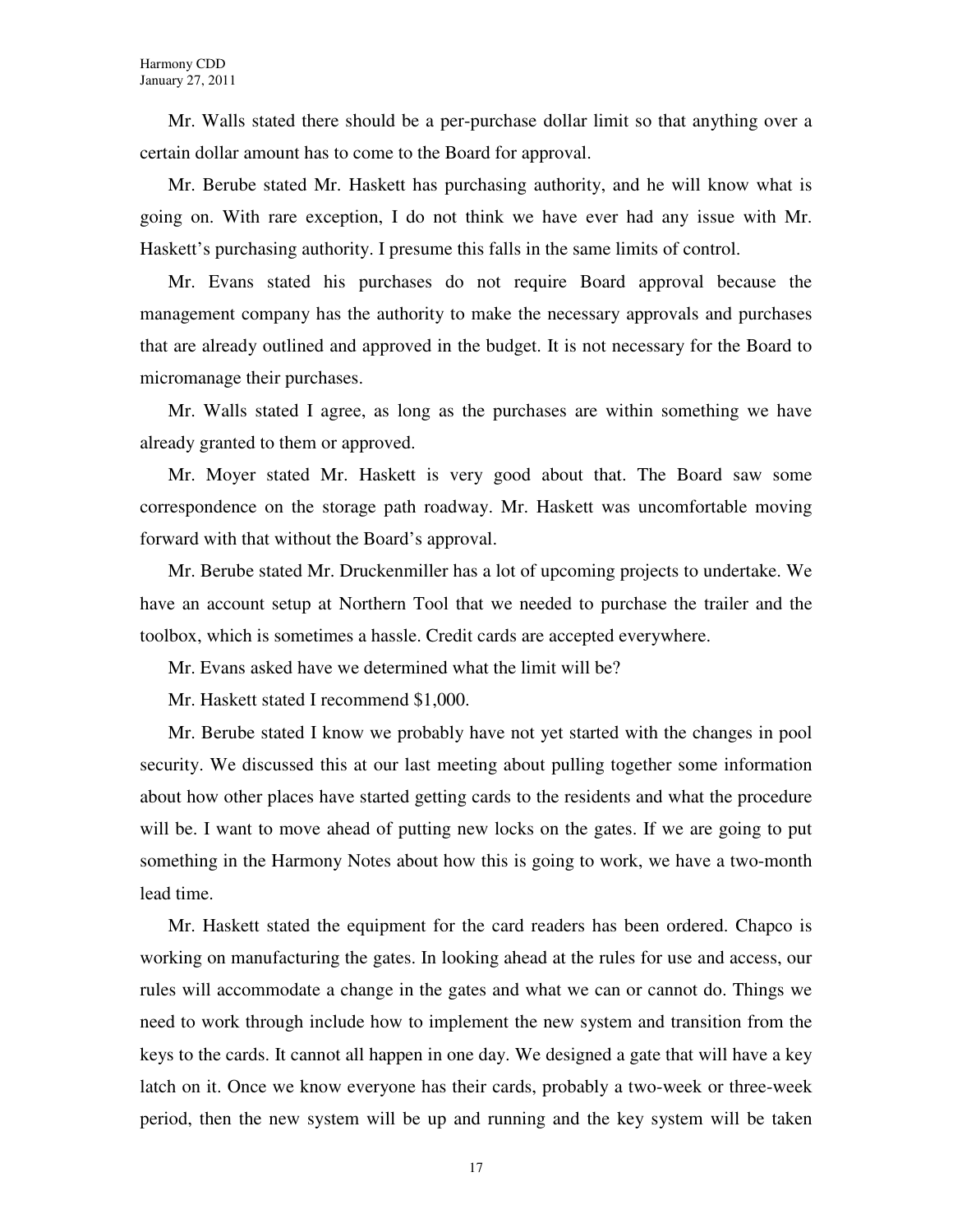away. I need to meet with Ms. Burgess to discuss how to get all the information downloaded into the card system and get everyone setup. Once we have the cards, each one will have an individual number on it, that we will assign to a specific individual. We are still researching pricing for the printer for the cards. We are within budget on everything so far, but we have not yet found a manufacturer that we are comfortable with that will stand up over time.

Mr. vanAssenderp asked how does a non-resident who wants access to the facilities obtain a key? How would a non-resident get the card with the new system?

Mr. Moyer stated they would have to pay the fee, and then we will provide them with a card.

Mr. vanAssenderp asked where do residents currently pick up the keys?

Mr. Berube stated I think he is asking where the card would be issued.

Mr. vanAssenderp asked where does a member of the public pay the fee? How is that facilitated? How different is that going to be with what happens currently with the key?

Mr. Haskett stated it will be slightly different. Right now, residents receive keys from the Sales Gallery. It has not happened yet where a non-resident has requested a key. Because the non-resident has to pay the \$1,000 fee, we would send them to the Celebration office to handle that. As far as transitioning to the cards, initially we will have a weekend event where people can register and receive their cards. After that, however, everyone will need to go to the Celebration office to receive cards.

Mr. vanAssenderp asked so they will need to go off the premises to receive their card?

Ms. Kassel stated that is correct.

Mr. Berube stated this relates to part of my question about the mechanics of how we are going to issue the cards and the rules and regulations for the cards, including if we are going to charge for them. I think we need to work that out and inform our residents well in advance.

Mr. Haskett stated if you do not go through the process of amending the rules that are in place now, the current rules indicate that a resident may have two per household and it is an additional \$25 for each one after the initial two. I would think that rule would still apply.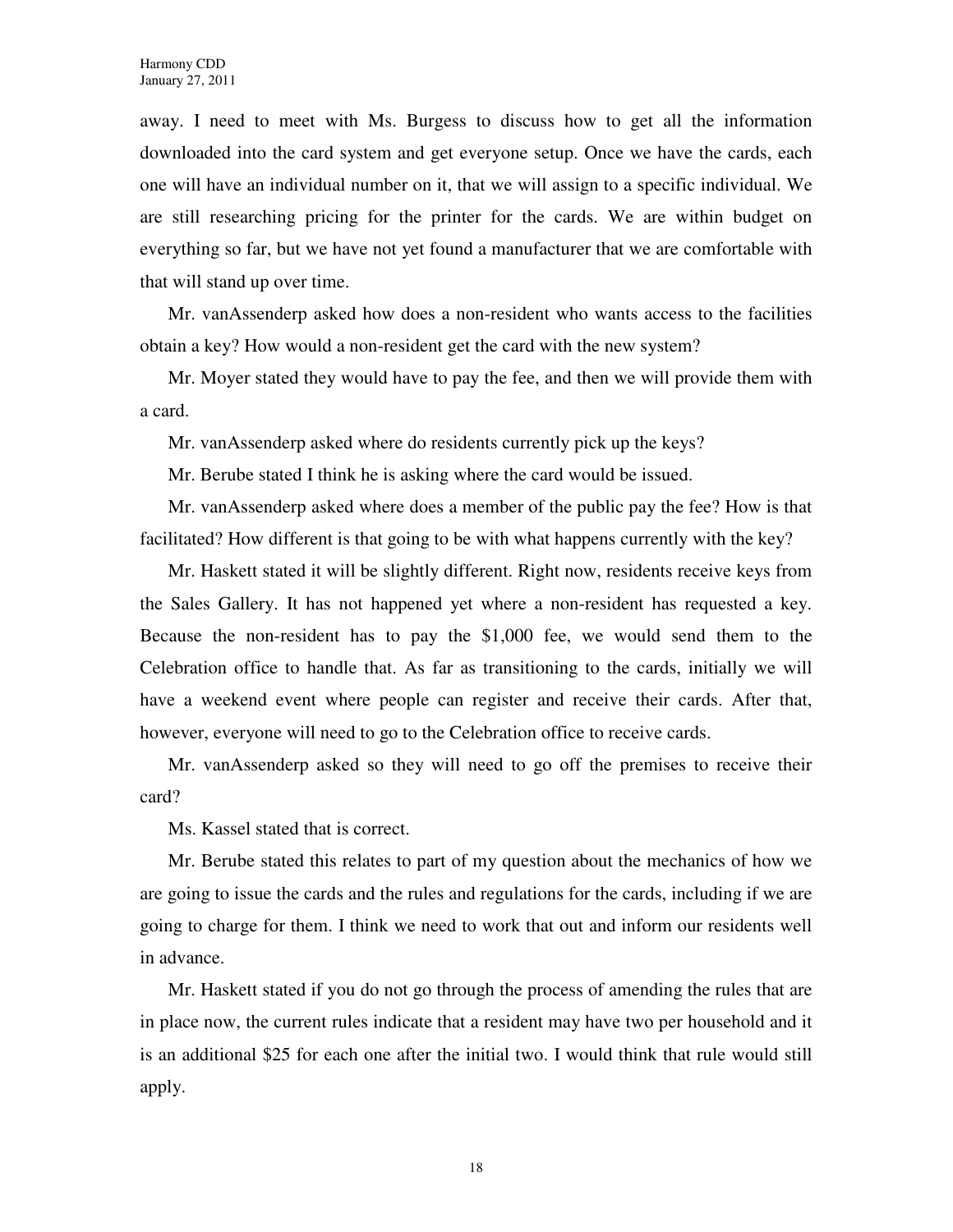Mr. Tome stated we have owners and renters. The home owner probably still wants to have some kind of access and will keep their cards. Under that scenario, if the home owner lives in Michigan, he will probably want a card, as will his renter. How many cards will you issue in that situation, who receives one, who does not receive one, and who has to pay?

Mr. Berube stated effectively, each household receives two cards, regardless of who lives there. We cannot discriminate between an owner and a renter. Once the house has its two cards issued, that is between the owner and the renter to work out. Right now, we distribute keys and we gain nothing if we just start distributing plastic cards.

Mr. Tome asked will the card have a picture on it?

Mr. Haskett stated yes.

Mr. Tome asked if I am a home owner in Michigan and do not live here but I own the house and I have renters who are leaving in a month but they want to continue to use the facilities during the month they are still here, whose face gets on the cards and who pays for what? I know that question will be raised at some point.

Mr. Haskett stated there are several policies that I have seen that we can discuss next month. In some CDDs, if you have renters who want access, they have to have a copy of the lease so that when the lease expires, the cards also expire. It is automatic so you do not have to remember. They also need a letter of permission from the home owner. That way there are not a lot of extra cards out, which will help with the paperwork. It will eliminate someone claiming that they own the house but not having any evidence of it.

Ms. Kassel asked what about a utility bill?

Mr. Haskett stated there are various documents that could be used.

Mr. Walls stated we definitely want proof of residency. I think we need to stay with two cards per household. If the owners get the first two cards and they have renters in the house who want access, the renters need to pay \$50 to get two more cards.

Ms. Kassel asked can we limit the total number of cards per household? If they keep losing cards and paying \$25 for new cards, they can give them out to their friends.

Mr. Walls stated but their picture is on the card.

Mr. Berube stated if they lose their card and get a replacement, we deactivate the previous card.

Ms. Kassel asked what if they do not claim it is lost and they just want another one?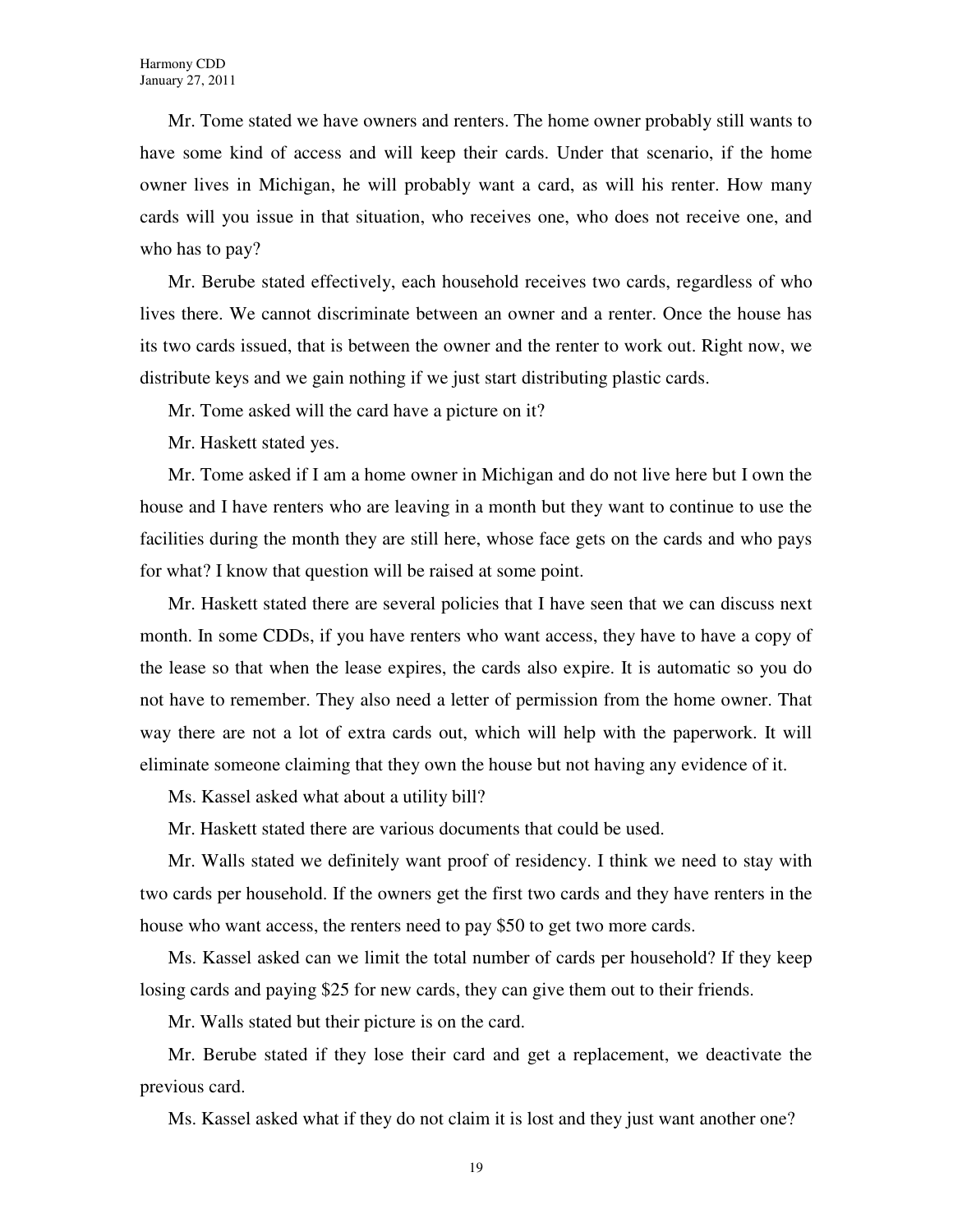Mr. Haskett stated that is one reason for their picture on the card.

Ms. Kassel asked who is really going to check the pictures unless they create a problem?

Mr. Berube stated we have two staff people, both uniformed, who can walk through those pools at any given time. The rules allow them to ask to see their access card. Mr. Belieff has been doing that with keys in the past when he has suspected someone, and he has confiscated keys. That is the reason we are going with this new system. Someone can do a walk through and it does not have to be confrontational. If the rule is that you must display your card, it should be there. If you do not have a card that has your picture on it, then they have to leave.

Ms. Kassel asked what about people who have kids who are 15 but it is their parent's picture on the card? Maybe we need to limit each household to four cards. If they request more, then we deactivate one of their cards.

Mr. Berube stated kids who are 15 are not supposed to be at the pools without their parents.

Mr. LeMenager asked what if you have four kids? That is not unreasonable.

Mr. Berube stated we have rules on who is allowed in the pool enclosures.

Ms. Kassel stated I am not saying every single family member needs a card. What if two 15-year-olds come, who are residents, and bring three of their friends?

Mr. LeMenager stated that is true; you are allowed to bring guests.

Mr. Berube stated we still have an age requirement to be inside the pool enclosure.

Mr. Haskett stated I believe those were revised when you last adopted rules, and I recall the rules stating that children must have adult supervision.

Mr. Berube stated we may need to assign an age. I do not know that we want kids who are 12 or 14 inside the pool enclosure without adult supervision. In that case, the adult brings the kids with them and needs to stay with their card so that we know who is allowed to be there.

Mr. LeMenager stated I think the definition of children only applied to the docks, not to the pools. I do not think we changed that for the pools.

Mr. Berube stated that is one more thing that needs to be added to the things that have to be clarified, which is the age of kids who may be unaccompanied by an adult in the pool.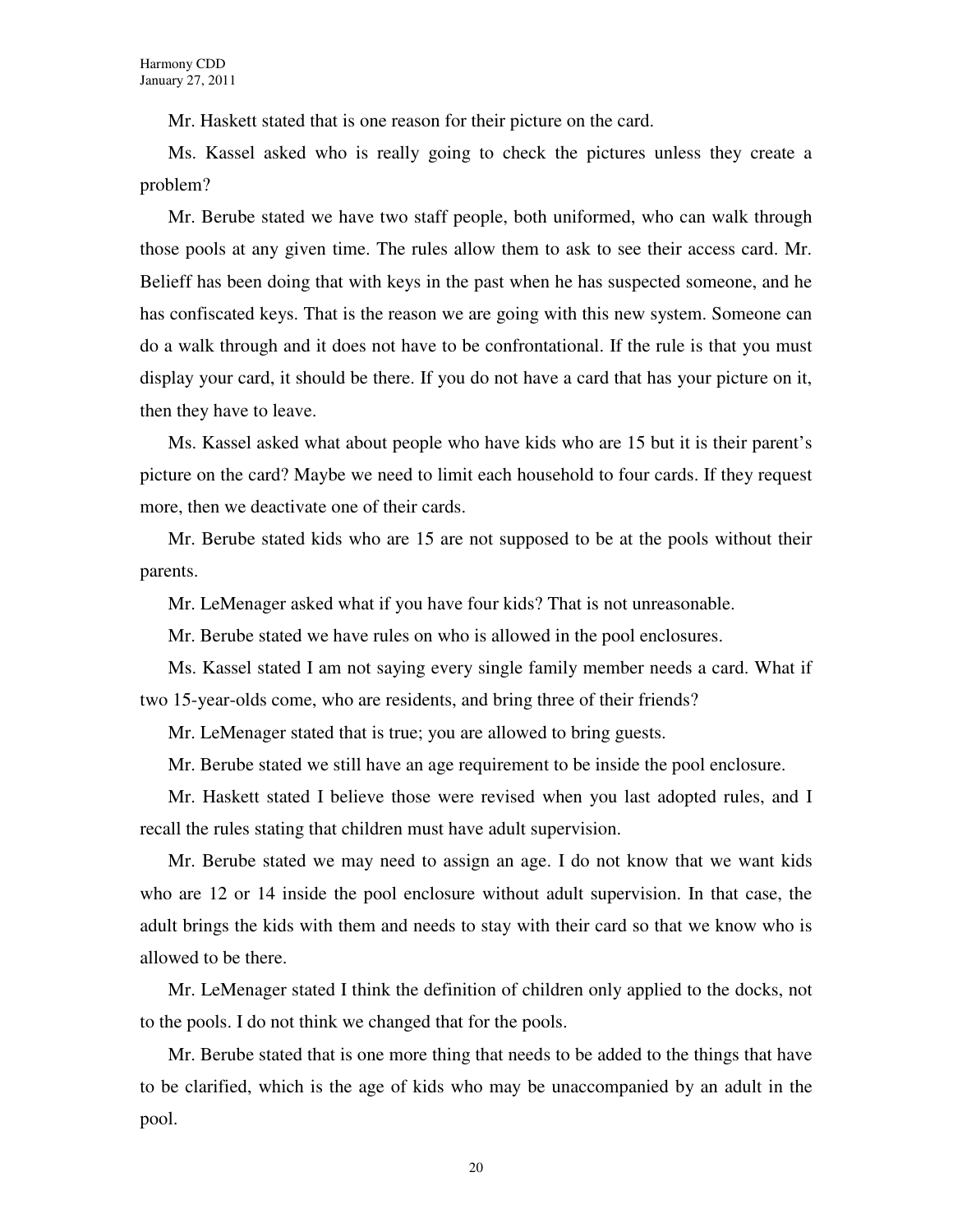Mr. Haskett stated the guidelines could indicate that children aged 16 and older can be issued cards upon request.

Mr. Berube stated I think 16 or 17 is adequate. If a kid lives in St. Cloud, he is probably not going to walk here to use the pool. If they can drive, they may drive here from other places and attempt to use the facilities.

Mr. Haskett stated they would still need to go to Celebration to get their card after they prove that they live here.

Ms. Kassel stated someone who supervises the kids has the card. Does the person who is 16 years or older who is supervising younger kids need to have a card if the kid has the card?

Mr. Berube stated it sounds like Mr. Haskett has most of this worked out.

Mr. Tome stated we are handling the change out for the locks and gates. As far as the rules and regulations, it sounds like we can use the existing rules from other Districts as a model for Harmony.

Mr. Berube stated perhaps next month you can provide a summary in our agenda package of where we are.

Mr. Haskett asked does Mr. Moyer have any documents that we can reference? So far, your staff has directed me to Artisan Park documents.

Mr. Moyer stated Brighton Lakes is probably the closest example, so we will forward that to you.

Mr. vanAssenderp stated you should distribute that before the next meeting because we will want to compare them to your existing rules and see if anything else needs to be changed.

Mr. LeMenager stated I find myself not in complete agreement. Households in this community pay about \$1,000 per year to use these facilities; that is essentially your operations and maintenance portion of the CDD assessments. Talking about restrictions for access and limiting cards or charging for a third card, I find myself concerned about that, given the amount of money that people spend. If you add the HOA fees and the CDD assessments, it is about \$100 per month. I am not sure we are sending the right message by saying we want them to pay something extra. This is a relatively expensive community already, and I am not sure we want to add more charges and fees. I do think at the last meeting Ms. Kassel suggested this might be a good topic for a separate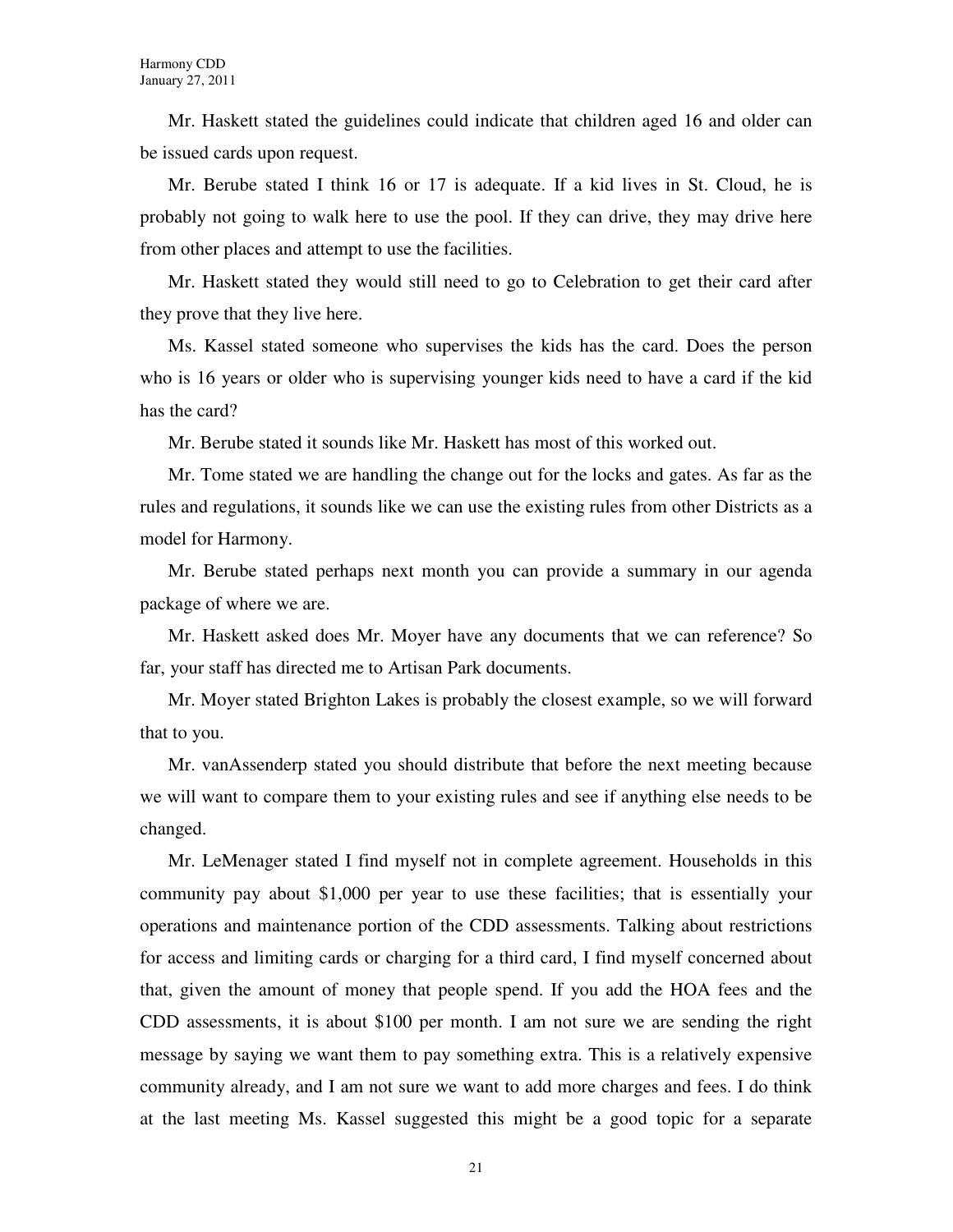workshop, and I tend to agree with that. This is something we really want to discuss in detail because it will impact everyone in town.

Mr. Berube stated I am not sure we are adding fees or costs to anyone as long as they only need two cards.

Mr. LeMenager stated cards are different from keys. Family members can easily pass keys around among themselves. With respect to cards, I like the idea of every family member having a card.

Mr. Berube asked if those family members are ages 9 through 12 and they have access to the pools and can get in, do you mind that?

Mr. LeMenager stated that is a matter of looking at the existing rules that other CDDs and communities have in place to see how you word that. If a family has four kids and everyone is old enough to get a card, why would you want to charge \$100?

Mr. Walls stated we are discussing facilities that should have some adult supervision. This is not like getting into the playground or some of the other kid-friendly facilities. This is for the lake and the pools.

Mr. LeMenager stated we had a lengthy discussion about fishing in ponds and trying to make it easier for kids to go down to the lake and fish instead of doing it in the ponds. Now we are getting back to being 16 years old to be unsupervised. Can we have different access at the three different locks? Can we allow one to be younger than the other two facilities? That was the feeling of this Board with respect to encouraging kids to fish at the lake rather than the ponds. We could designate the minimum age for the pools to be 16 and the lake to be 12.

Ms. Kassel stated think about summertime. Parents work and the kids want to do something, like go to the pool. They cannot go to the pool all day if their parents are working. There needs to be some kind of adult supervision, or at least an age that is old enough to have some responsibility. There are some kids who are 12 or 13 and babysit other kids.

Mr. LeMenager stated that is why we designated the definition as "children" instead of assigning a specific age and let the parent make the decision of what constitutes a child and what constitutes someone who can be unsupervised. Before we rush forward, there are other issues we need to think through.

Mr. Haskett stated I think a workshop is a great idea. Does that need to be advertised?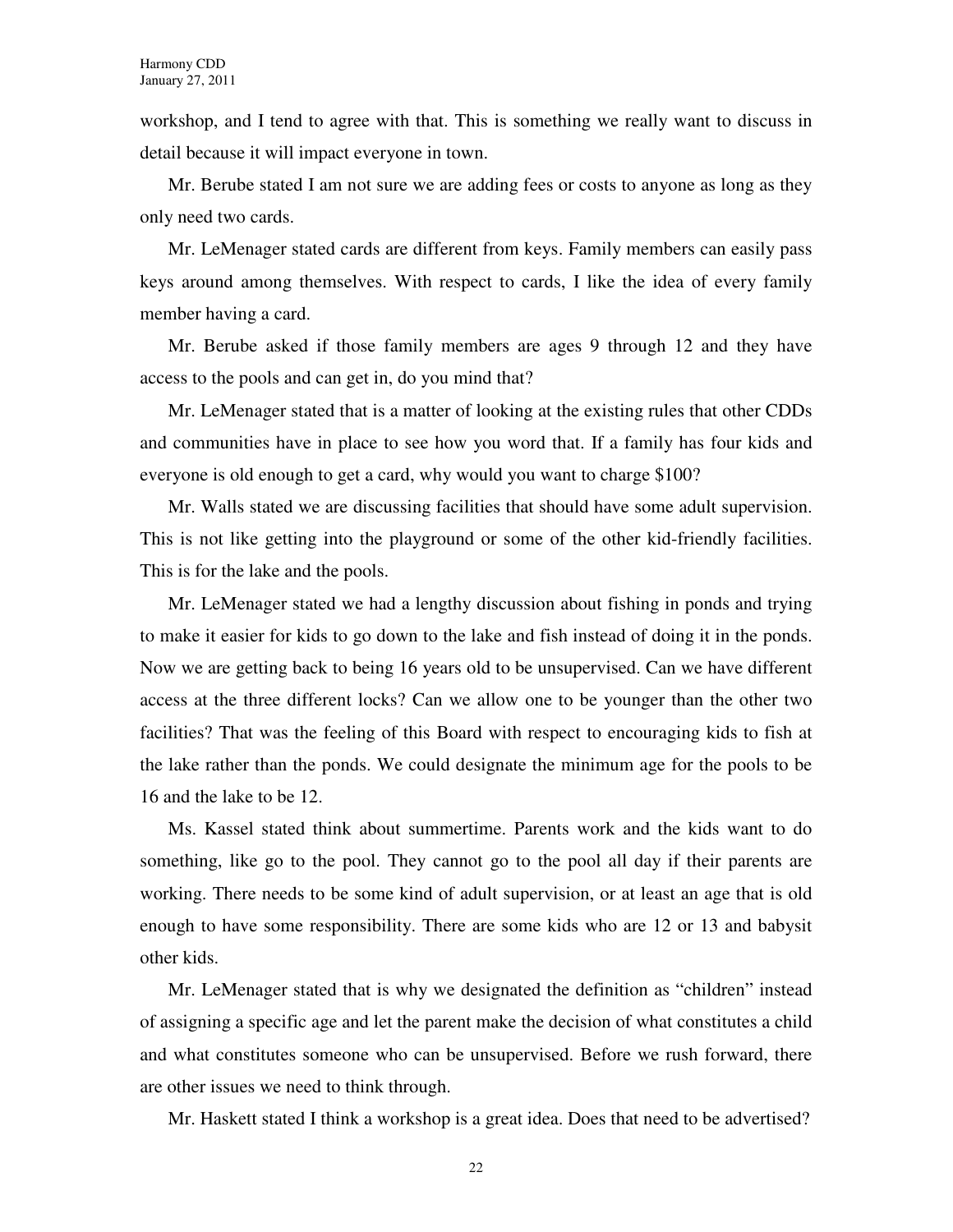Mr. LeMenager stated yes.

Ms. Kassel asked how long will it take to schedule a meeting and run the advertisement?

Mr. Moyer stated about 10 or 11 days. The notice has to be one week prior to the meeting and it takes the newspaper about three days to schedule the notice.

Ms. Kassel stated we could have a workshop following the next Board meeting.

Mr. LeMenager stated or we could hold it before the next meeting.

Ms. Kassel asked will we have things in place by the next meeting to be able to start rolling things out?

Mr. Haskett stated probably two meetings from now would be better.

Mr. Tome stated if we are going to use the Harmony Notes as a vehicle to inform the residents, our deadlines are very early.

Mr. LeMenager stated I think that is key. We are discussing something that is going to impact everyone in town, and we really want to get the message out to them what is coming and to encourage them to attend the workshop.

Mr. Berube stated we could include something in the next Harmony Notes, nothing fancy or specific, but something like the pool access rules are changing and further information is forthcoming.

Ms. Kassel stated perhaps word it for pool access policies. If we are changing rules, that requires a hearing.

Mr. LeMenager stated just tell them we are going to switch from keys to access cards.

#### SIXTH ORDER OF BUSINESS Supervisor Requests

Mr. Walls stated I had the opportunity to meet Dick and Marilyn Mower last night, and they are the people who provided the shuffleboard in our community.

Ms. Kassel stated thank you for that.

Mr. Walls stated they had some small improvements that they would like to make around the shuffleboard area to accommodate a score board. I would like to meet with them in the next couple weeks to see what they are looking for. The other issue is equipment. Right now in order to play, you need to bring your own shuffleboard equipment, and they were asking about the opportunity to have some community equipment available that people can use. I know we have other facilities like a basketball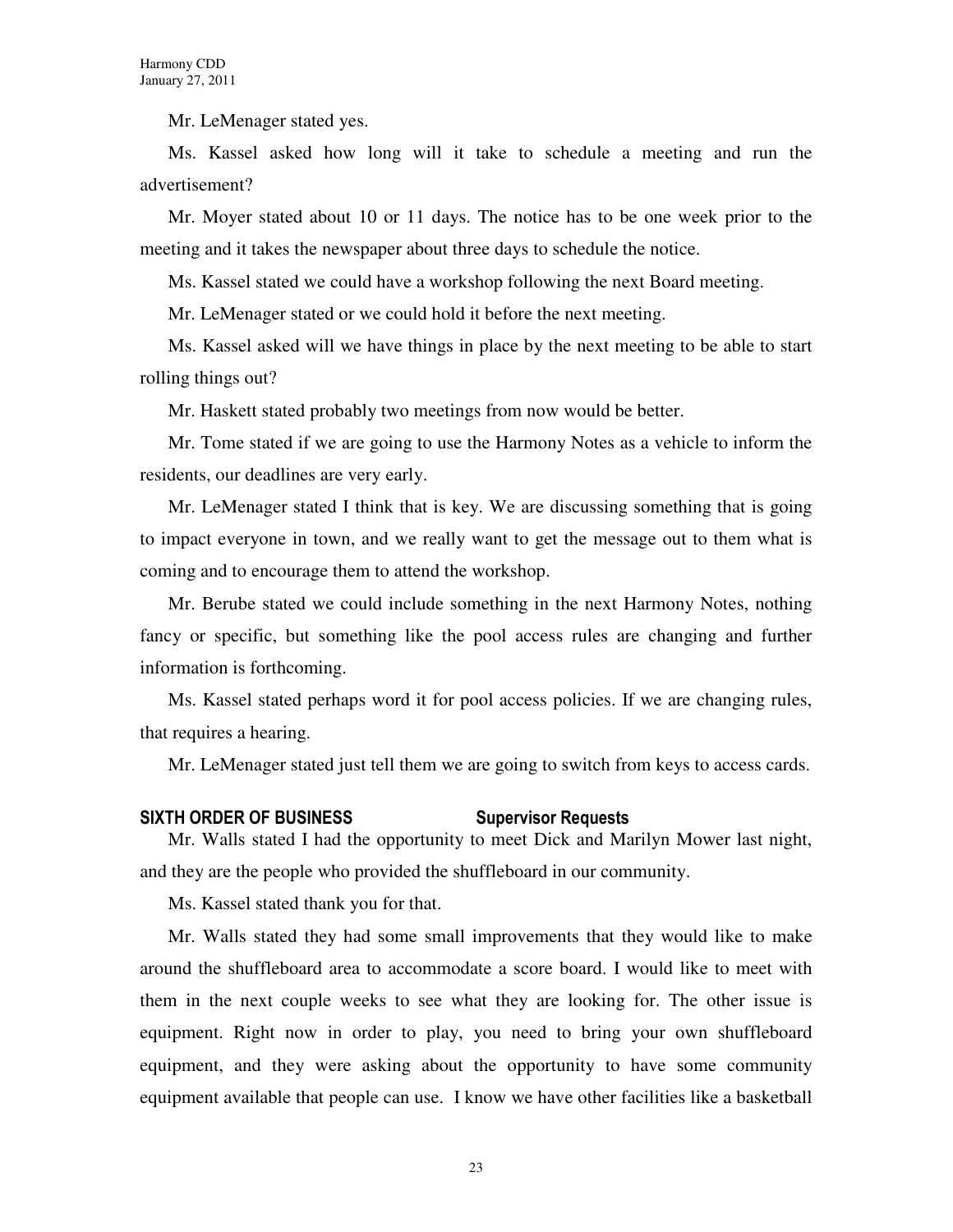court and a volleyball court. It would be nice to have equipment for people to use those facilities. It is something to think about between now and the next meeting.

Mr. Berube stated I think that is a great idea. How do we keep it from disappearing?

Mr. Walls stated it would need to be checked out.

Mr. Berube stated at one time, we had brooms and squeegees for the basketball court that disappeared. Short of having a box somewhere that is locked, they would need a key.

Ms. Kassel stated even if you have card access, we would not know from those who accessed it either left the equipment out or took it.

Mr. LeMenager stated our new card system will give us the perfect solution because we will know exactly who opened it up.

Ms. Kassel stated there may be a number of people who accessed it, but we will not know specifically who took the equipment or left it out.

Mr. Berube stated the soccer nets are routinely damaged, as is the volleyball court net. We have ongoing maintenance to replace items anyway.

Ms. Marilyn Mower stated one of the suggestions we had was perhaps the Pro Shop could keep the equipment. It is four cues and eight discs. That is all the equipment that is required to use the shuffleboard court. The Pro Shop is open most of the day, and we could put up a sign-up sheet so that no one takes it without signing it out and noting the date and time. They are responsible for returning the equipment and then you would know who has it or where it is.

Ms. Kassel stated perhaps that can be part of the dockmaster's duties since he is much closer than having to come all the way up here, go back down to use it and then bring it all the way back up here. If the dockmaster and his assistant are willing to do that, they could have the equipment checked out there since their location is much closer to the actual facility.

Mr. Walls stated we probably have room for that small amount of equipment in the locker down by the lake.

Mr. Berube asked is that something Mr. Belieff can coordinate?

Mr. Belieff stated yes.

Mr. Berube stated that would be better than burdening the staff at the Pro Shop and forcing people to come all the way up here. With our two staff people, we now have coverage seven days a week. Between Mr. Belieff and Mr. Druckenmiller, we will have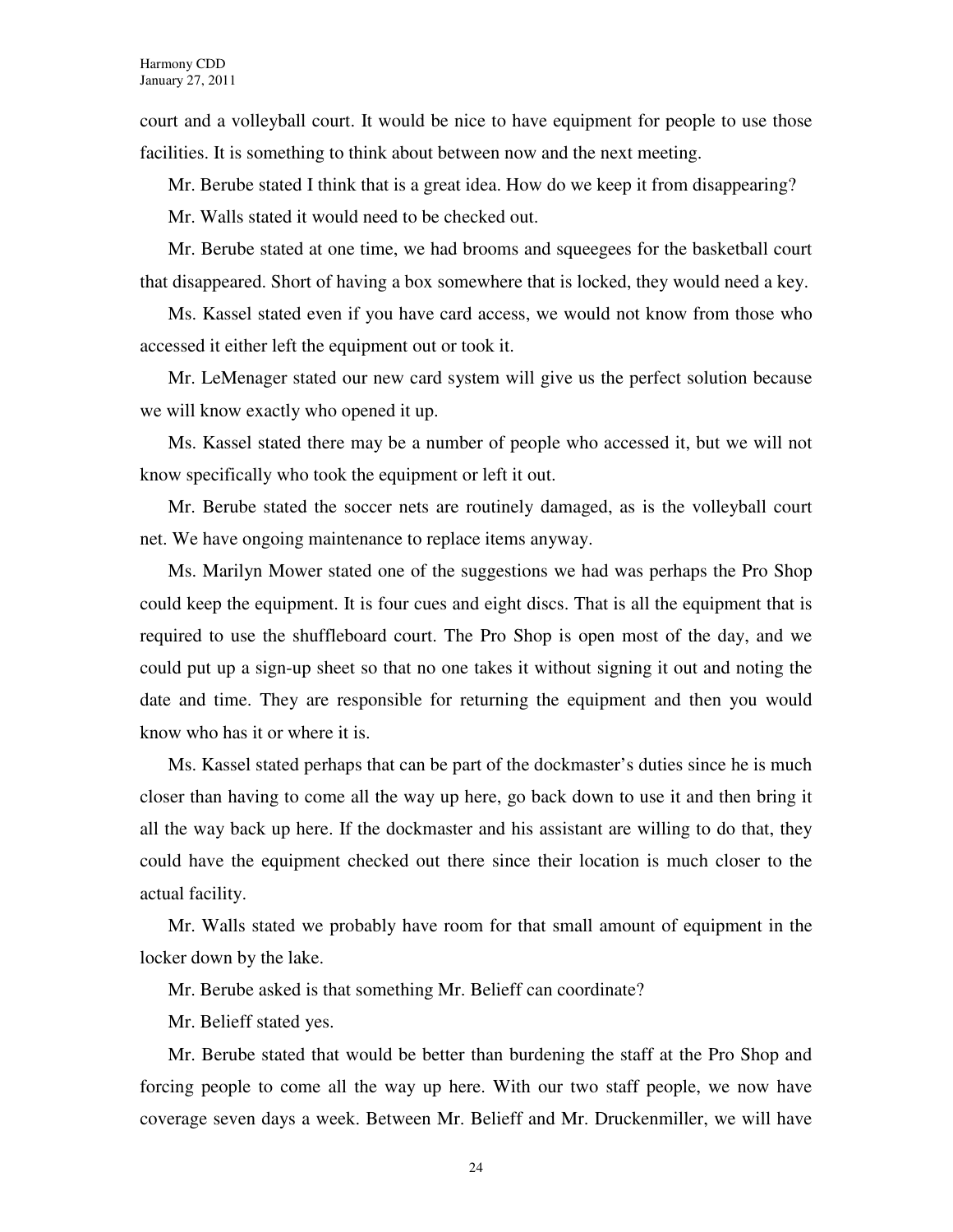control as to who is taking things out of the locker. We will put a plan together by next month to have some rules and regulations for that, as well.

Mr. LeMenager stated I have some concerns about that, and the question is, where do we draw the line. If you want to use the basketball court, you bring your own ball. If you want to use the volleyball court, you bring your own volleyball. If you want to play football or soccer, you have to bring your own equipment. The extent we start funding equipment, then it will be reasonable for people to want to check out a basketball or a soccer ball.

Mr. Berube asked are we providing this equipment or are the Mowers providing the equipment?

Ms. Mower stated we have the equipment. What we have discovered is that kids like to take the cues and use them as dueling swords. The equipment that we have will not stand up to that kind of use.

Mr. Evans asked where are you going to build this court?

Mr. Walls stated they built it already. It is installed.

Ms. Kassel stated it is in the old basketball court.

Mr. Evans stated that is not CDD property.

Mr. LeMenager asked where is the boundary?

Mr. Berube asked Lakeshore Park is not CDD property?

Mr. Evans stated not the area where the old basketball court is.

Mr. Tome stated the old basketball court is on developer-owned property. It is a fiveacre tract that runs through the center of that. With that said, it has been used for other activities. It was placed in an area where it will be used, and the Development Company does not object to where it was placed. It can eventually be moved, too, but there is no reason to do that today.

Mr. Evans stated Mr. LeMenager raises a good point. If we are going to build a new facility that requires equipment in order to play, first it needs to be on District property, where is it going to be located, what will it cost to build this facility, and how are we going to manage it.

Mr. Walls stated I was under the impression that it was District property.

Mr. Berube stated the facility exists. I presume the Mowers donated the shuffleboard court. Do we want to invest in shuffleboard equipment that may be needed?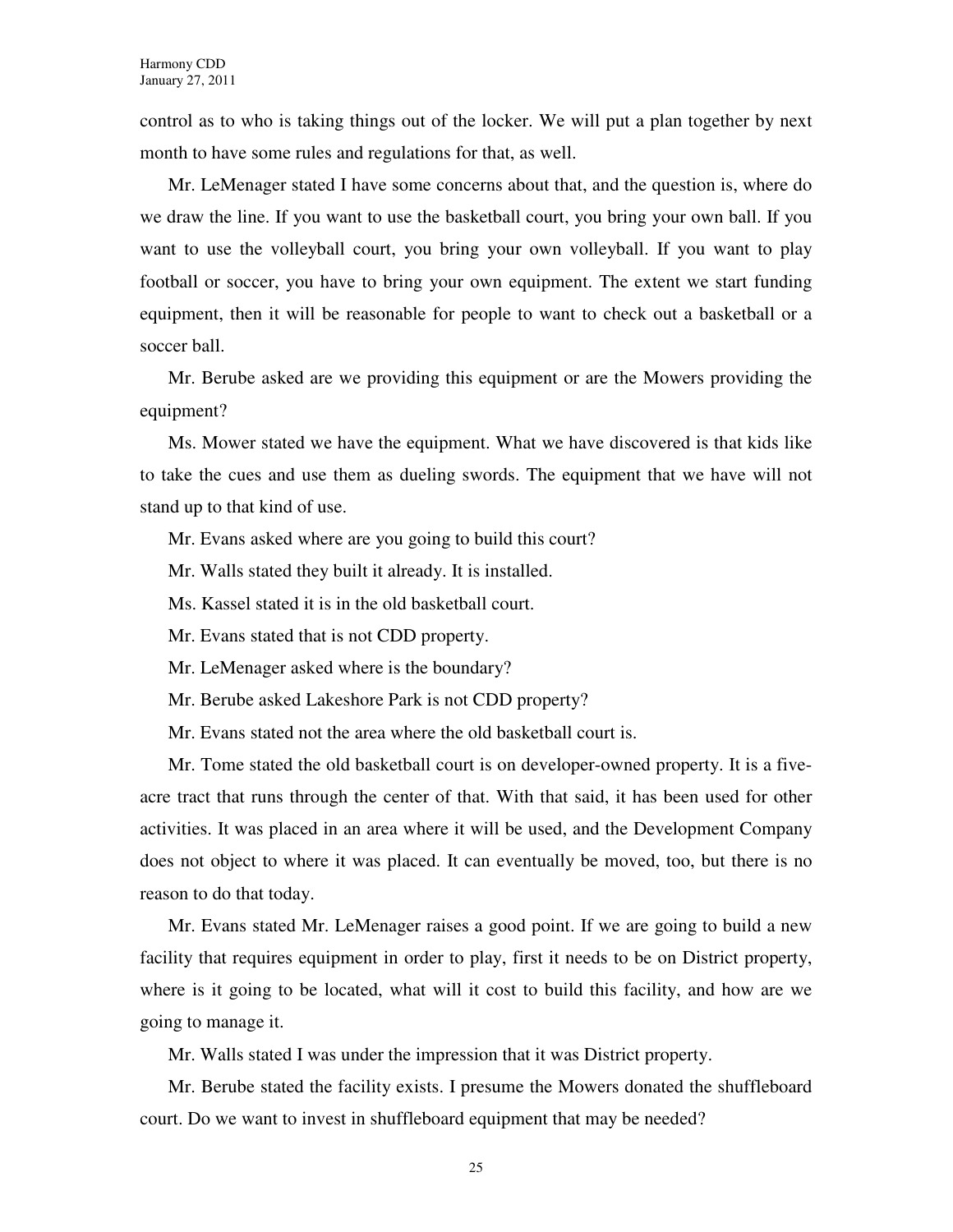Mr. Evans stated we need to answer the first principal question. Does the District want to create another amenity?

Mr. Berube stated I think so.

Mr. Evans stated it is quasi-utilizing private property for this court.

Mr. LeMenager stated right now it is on developer property and he does not mind if it is used, which is great. To the extent we want to add any facilities, we should do that via some sort of community-wide opinion poll as to what people would like to have, which is based upon demand. In the current economy, I am not in favor of adding another facility in a golf course community out in the middle of nowhere.

Ms. Kassel stated we just added two swings.

Mr. Berube stated there was a request for kayaks, and we purchased two additional kayaks, which get some use. The kayaks are not stored on our property, either. We added the sports field over a period of time and it gets used. We added the swing set and we continue to add facilities. I do not hear any negative feedback from anyone.

Mr. Evans stated I am just raising the question of whether or not we want to add another facility. If the answer is yes, then the next question to be answered is, where will it go on District property, what do we need, what are the dimensions, and what will it cost. The next follow-up question is, does the District want to purchase and maintain the necessary equipment as well as house that equipment. There is a series of questions to be answered, and as soon as you get a "no," then you do not have to answer the rest of the questions.

Ms. Kassel stated I think Mr. LeMenager raises a good point that before we do anything, we should gauge the interest of the residents. Essentially, they are the ones who are paying for it.

Mr. LeMenager stated that is what we did for the swing set. There was clearly a demand and people were quite interested in it.

Mr. Evans stated I do not think anyone is opposed to a shuffleboard court. It is just the procedure we need to address. First, it needs to be on District property. We do not want to impose on private property. Then we need to address the cost. It could be a great asset, or it could be something that at first sounds like a great asset. I just do not know the answers.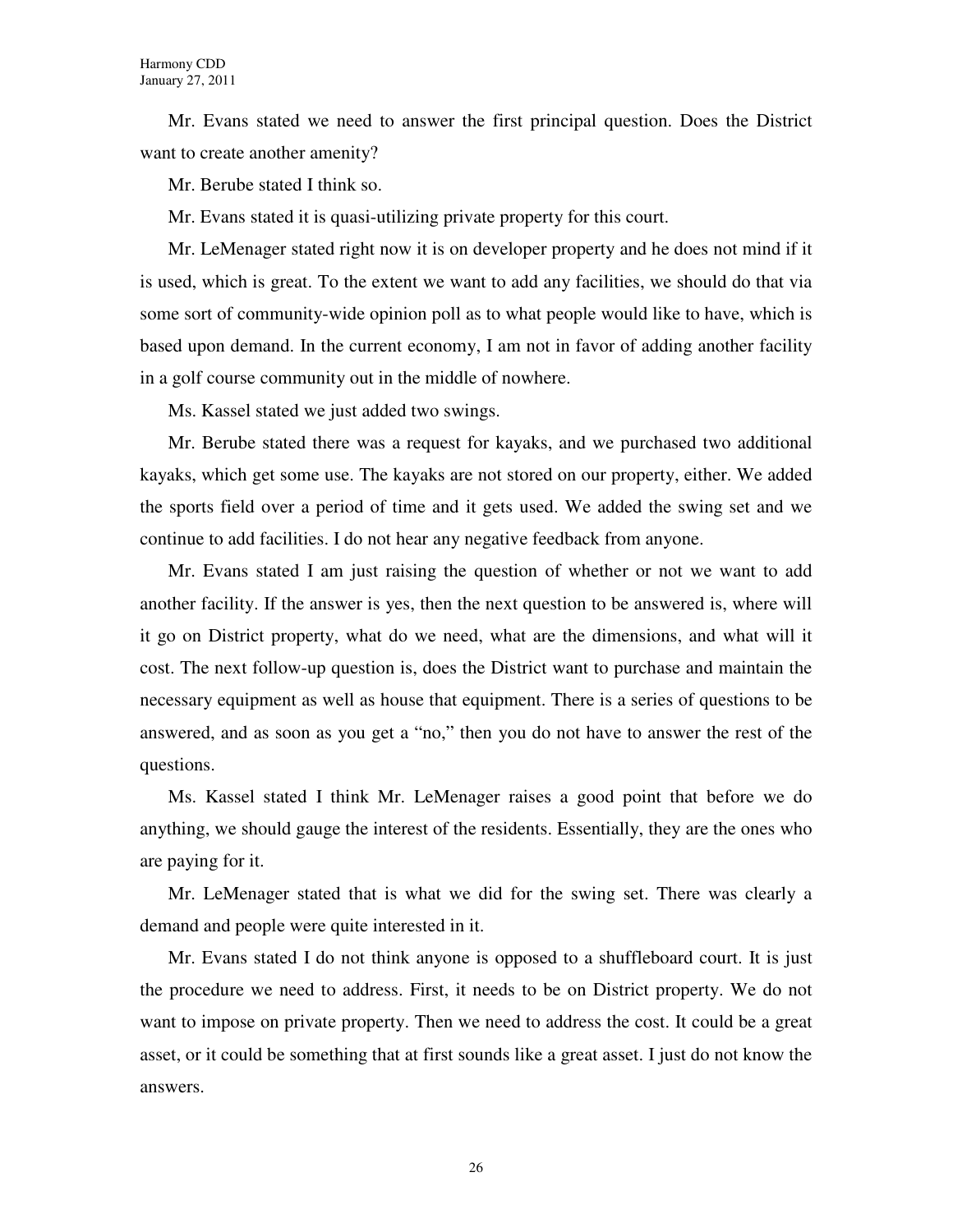Mr. Berube asked at this point, are you bringing your own equipment and people to play shuffleboard?

Ms. Mower stated we loan it to anyone who requests to use it.

Mr. Berube asked how great is the demand for this? Obviously there has been no publicity. How many people have played shuffleboard?

Mr. Dick Mower stated about 6 to 8 people, no more than 12.

Mr. Berube asked is it a burden to you to bring and remove your own equipment?

Ms. Mower stated no. It would just give more people the opportunity to use it. Right now, some of them play their own games with rocks.

Mr. Moyer stated perhaps we just monitor it for a while and see if the interest grows.

Mr. Berube stated I do not think any of us are opposed to making changes and making things better. I think we should think about this for a while before we start making any policies and revisit it again in the future if the demand increases. It might be a little more complex than finding a place to keep the equipment.

Ms. Mower stated because the court is too short, we still have a few pieces in our garage that will make it a full-length court. That is another issue.

Mr. Evans stated in other words, the old basketball court is a make-shift facility since it is not the proper length to facilitate its use.

Ms. Mower stated we could have put it diagonally on the pad, but then you would not be able to use the pad for anything else. We just truncated it and put it across one end.

Mr. Berube asked is it easily removed?

Ms. Mower stated yes, it snaps together so you can just pull it out.

Mr. Berube stated you could put it diagonally for its full length since we usually know in advance if the pad is to be used for something else. Does Mr. Tome have any objection to using the whole pad and putting it diagonally?

Mr. Tome stated no, not at all.

Ms. Kassel asked is it a project to move it or can you move it in 5 or 10 minutes?

Ms. Mower stated it is not difficult, but it will take probably 30 minutes since you have to take it apart and put it back together.

Mr. LeMenager stated keep in mind it is private property, so further questions can be directed to Mr. Tome.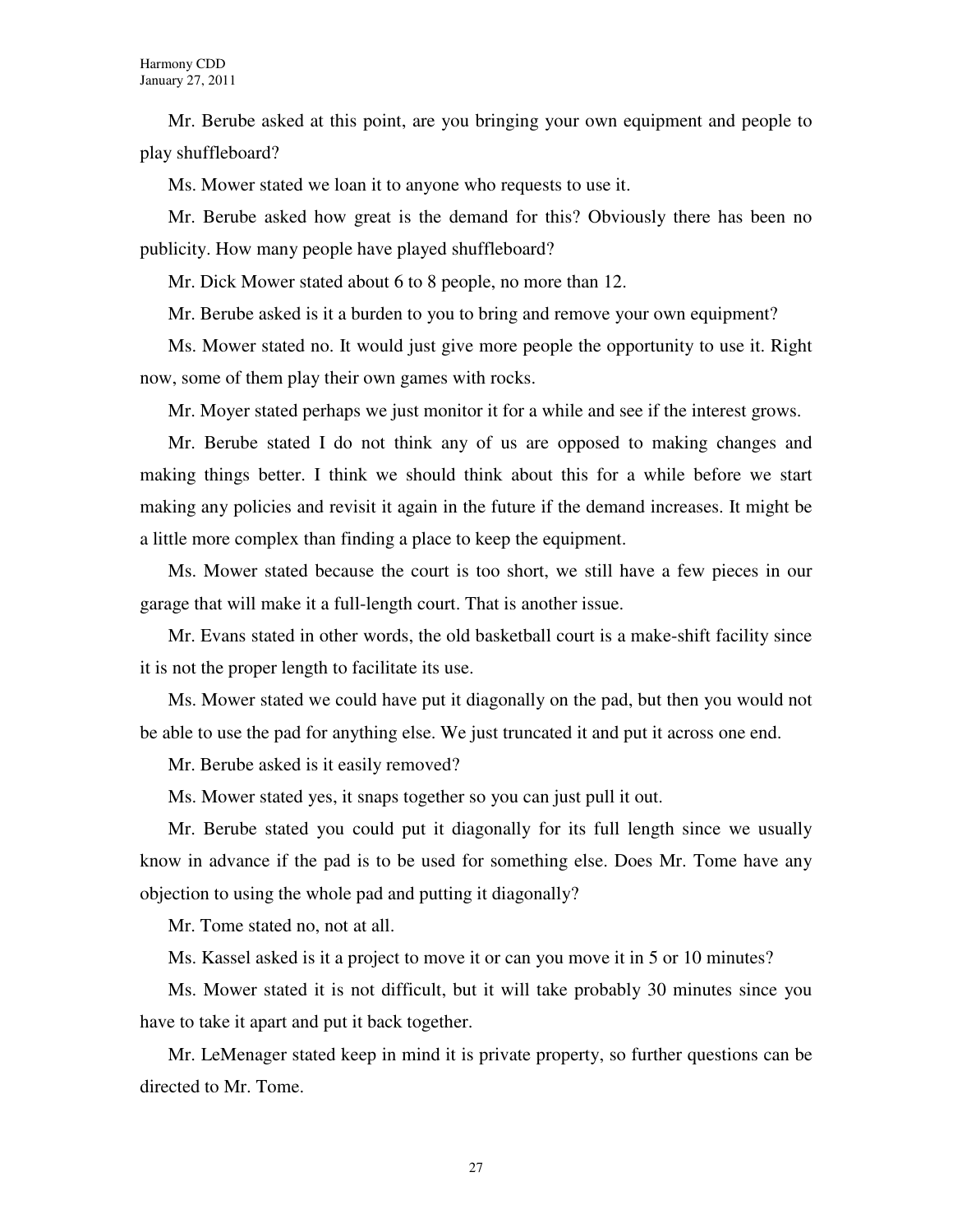Mr. Berube stated last month, Mr. Walls raised an issue about our operation and maintenance contracts and various suppliers, and he made some good points. I reviewed about 18 months of invoices from some of our suppliers, and I think engineering, legal and District management services are so tightly integrated that if we went out and looked for alternate proposals, it might save us a few dollars but will end up costing a fortune to bring in new people in a learning curve. I will not advocate changing any of those positions. I did look at the pools and put together what we have spent on pools and provided that proposal to the development staff. They said that we should not change from the current suppliers, which I support, but I want everyone to understand that we pay \$15,000 annually to Robert's Pool Services and we spent \$14,000 in pool supplies from Spies. That is almost \$30,000 annually to those two suppliers to maintain and supply the pools. The good news is, I prepared a spreadsheet of what we spent over 18 months with Spies. There are a few irregularities but I could not identify that they are more than 5% higher on anything. Even if we did change vendors, we might save \$500 or \$600 on a total of \$14,000. There is probably no reason to change those two suppliers. If we brought it in house and had our staff perform that work, we might save more money, but the development staff argued against that, with very good reasons.

Mr. Walls stated my comment was not necessarily to change any vendors but just to review.

Mr. Berube stated the only other one was aquatic maintenance, and I think we need to consider that. We are spending \$18,000 annually and we are largely looking at them spraying chemicals in the ponds. The ponds look as they do at any given month. There is algae growing in them and I do not know that there is a net gain by spraying all these chemicals in these ponds. Their contract ends at the end of September this year and we might want to consider not doing that work anymore.

Mr. Evans asked Mr. Boyd, what is the requirement for the District as to the maintenance of the ponds?

Mr. Boyd stated I do not know the specific requirements without reading the permit, but the District is required to maintain the ponds pursuant to the Water Management District's permit. There is not a fixed schedule but I can review the permit and provide a better description of the specifics that are required. The description is more general in nature.

28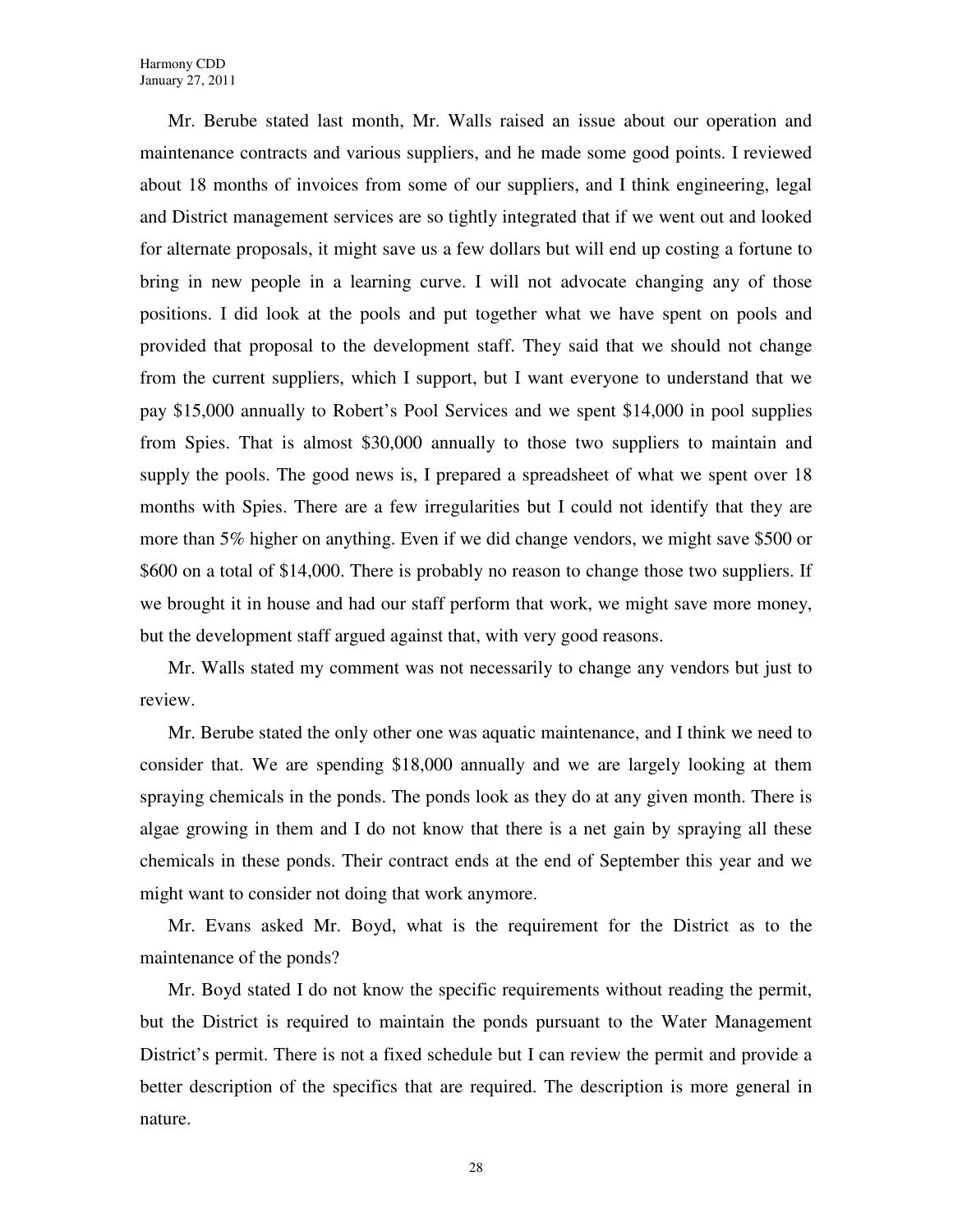Mr. Evans stated we cannot just abandon our maintenance.

Mr. Berube stated I am not saying to abandon it, but perhaps an as-needed basis might be as efficient or more efficient than what we are doing now. Right now, we are spraying chemicals and I am not sure that is a good thing.

Mr. Evans stated it may be the only option we have, but it is something we can explore.

Mr. Boyd stated I will review the permits for specifics, but I believe they address invasive species and mowing. I do not know that it will be very specific about the aquatic plants, but I will find out.

Mr. Walls stated I would be in favor of, not eliminating service altogether, but perhaps limiting service to invasive species rather than spraying for algae that seem to appear every month.

Mr. Berube stated if you read their report month after month, it is the same thing they sprayed.

Mr. Evans stated perhaps it is that spraying that does not cause an overrun every month.

Mr. LeMenager stated the important thing about the ponds is when we have a hurricane or a serious rain event. That is why they are there. When Hurricane Fay came through, we were all thrilled at how well our system worked.

Mr. Berube stated I agree. I am just suggesting this and I do not know if there is a better answer than what we are doing now. We are a green community and environmentally friendly, but we are just spraying chemicals all the time. Aesthetically, the ponds look as they do. Who knows what they would look like without any service? We have seven months to think about this before the contract expires and we can revisit this issue.

Ms. Kassel stated perhaps there are alternative means for pond treatment that have some kind of integrated pest or horticultural control that do not require chemicals that might be harmful to other species, invertebrates, and so forth. Perhaps that is something to research. I know Mr. Golgowski is the conservation director for the developer and not the CDD, but maybe that is something you have knowledge about or could look into and let us know what kinds of other treatment is available.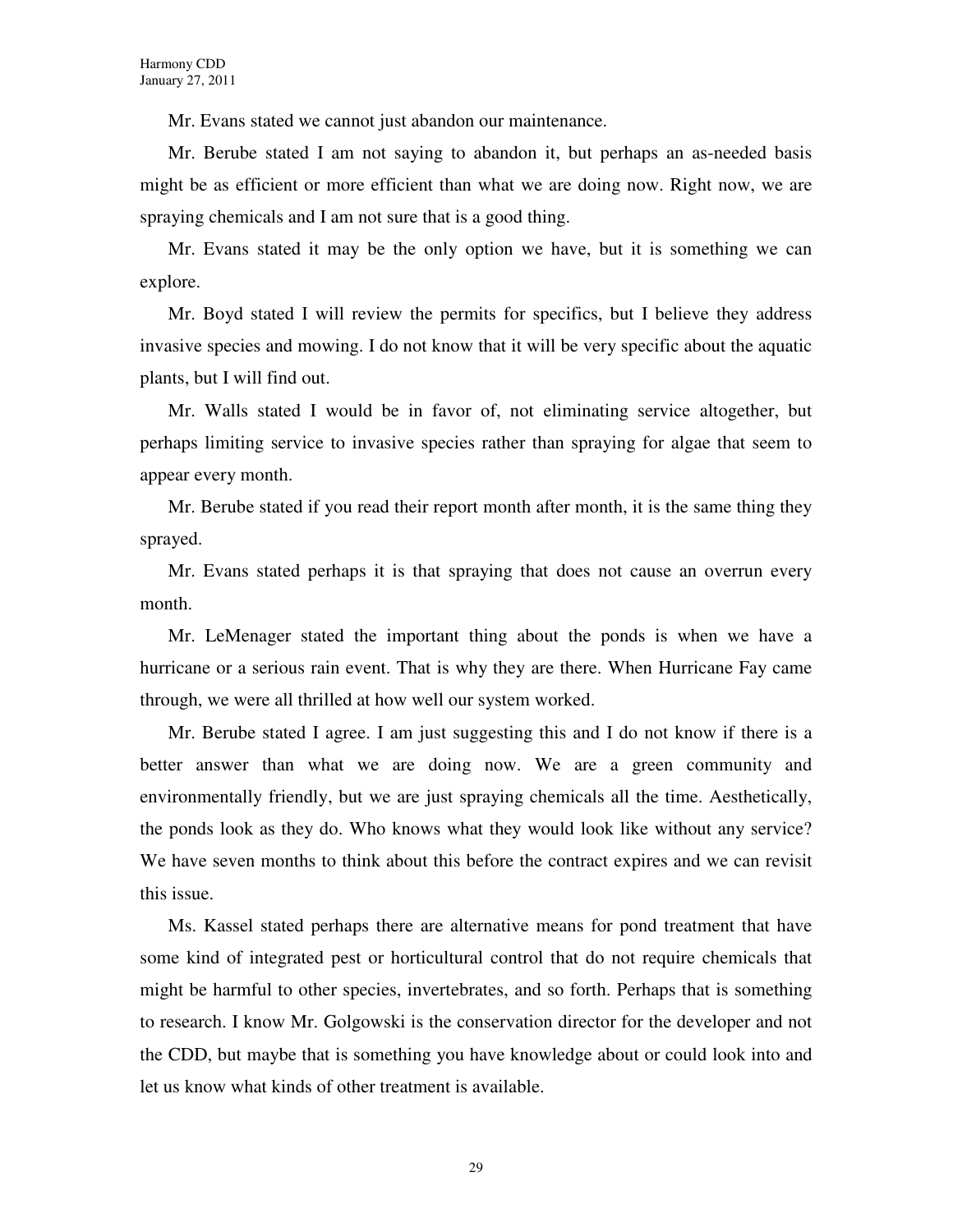Mr. Golgowski stated the Bio-Tech treatment program is a step in that direction from what we were doing before.

Ms. Kassel stated it is also a lot less expensive than what we were doing before.

Mr. Walls asked what were we doing before?

Mr. Golgowski stated we were using chemicals that were much harsher.

Mr. LeMenager stated we realized a significant savings by choosing Bio-Tech, about \$18,000 from what we were spending a few years ago.

Ms. Kassel stated it is also less invasive.

Mr. Berube stated this may be the best alternative, but the report looks the same month after month and all they are doing is spraying every month. The ponds look as they do, and I do not know if that is acceptable to everyone or not.

Mr. Golgowski stated some of the ponds away from the neighborhoods do not have the stresses that the ones in town do, which is due to the fact that people are using fertilizer on their lawns and other things that end up in the ponds, so we end up treating the ponds. Algae and some of the simpler plants are the immediate response to those nutrients.

Mr. Moyer stated you also need to consider that you are using reuse water that is pretty high in nitrogen and phosphorus, as well.

Mr. Golgowski stated we are not using reuse yet, just untreated well water for the most part, but they are getting driveway and street runoff.

Mr. Boyd stated that is one of the main functions of the ponds is to collect that runoff and keep it in the ponds to prevent it from getting into the wetlands and Buck Lake. They are doing their job. To the extent that you want to control the algae blooms is more of an aesthetic issue than it is a permit issue.

Mr. Berube stated the immediate question that comes to my mind related to algae blooms and runoff is that we are installing small plants in these ponds. Would it be more logical to install larger plants? Can we purchase bigger plants?

Mr. Golgowski stated yes, you can purchase any size plant, but you will receive fewer plants for the same price.

Mr. Berube stated I understand that. Would it be more efficient with what we are trying to do if we installed bigger, more established plants in the ponds?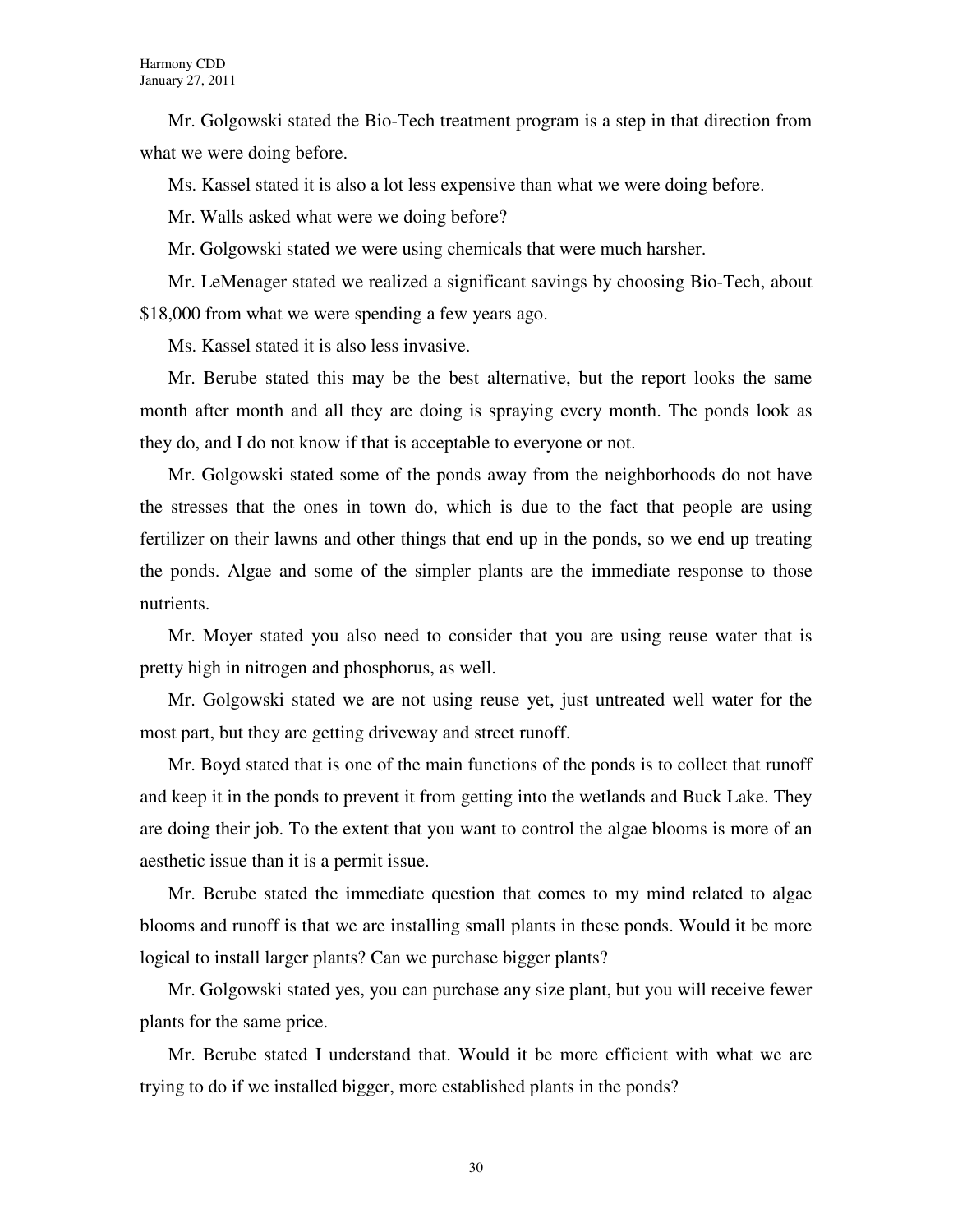Mr. Golgowski stated the plants in this last plant authorization will grow bigger since they are a bigger type and they will grow five feet tall. They are suited for this location. It is time versus money and we will spend it however you direct.

Mr. Berube stated if our main attempt in installing the plants is to limit algae blooms from fertilizer, then maybe it is more effective to use larger plants immediately. Perhaps we can then trade off some of the monthly maintenance costs of treating algae with plants that also look better. We will look to Mr. Golgowski for guidance.

Ms. Kassel asked how long does it take the plants to mature or at least be effective to where there is a point of diminishing returns for getting a larger plant? Perhaps within one season, the plants are mature enough that they are taking in an amount of those nutrients that would otherwise go into the ponds, whereas if we invest in a bigger plant, what it will do in one season really will not pay us back.

Mr. Golgowski stated one of the plants on this list is bulrushes, a new plant, that has a high-nutrient intake, so it is a more efficient plant. That is a step in the right direction.

# SEVENTH ORDER OF BUSINESS Audience Comments

Mr. David Leeman stated if you are spending \$18,000 annually and if within the permit requirements you can do less, you should test it for six months or a year. If you are overrun with algae, then you can hire the vendor back. You are not saying you will never work with them again. Do a test to see how the plants perform. Regarding the credit card, it seems that the bill date should be arranged so that the invoice can be received in time to include it in the agenda packages for each meeting just so you know what is being purchased. Regarding the road to the storage facility, that whole area is temporary. I agree with Mr. LeMenager that while doing this now is a positive thing, that road will last longer than two years if they do a good job. You ought to start looking for a permanent place because that area will eventually be developed. It may not be for two or five years, but eventually you will need to find a permanent place. As to the keys for the pool, we are not being charged \$25 for the keys. It is a security deposit that we pay and do not get refunded if we lose the key. It is not a charge. With the access cards, residents will need to pay \$25 for additional cards. With the keys, if you do not lose it and return it when you move out, you receive your \$25 deposit. I agree that there should be a card for every family member with everyone's picture on their own card.